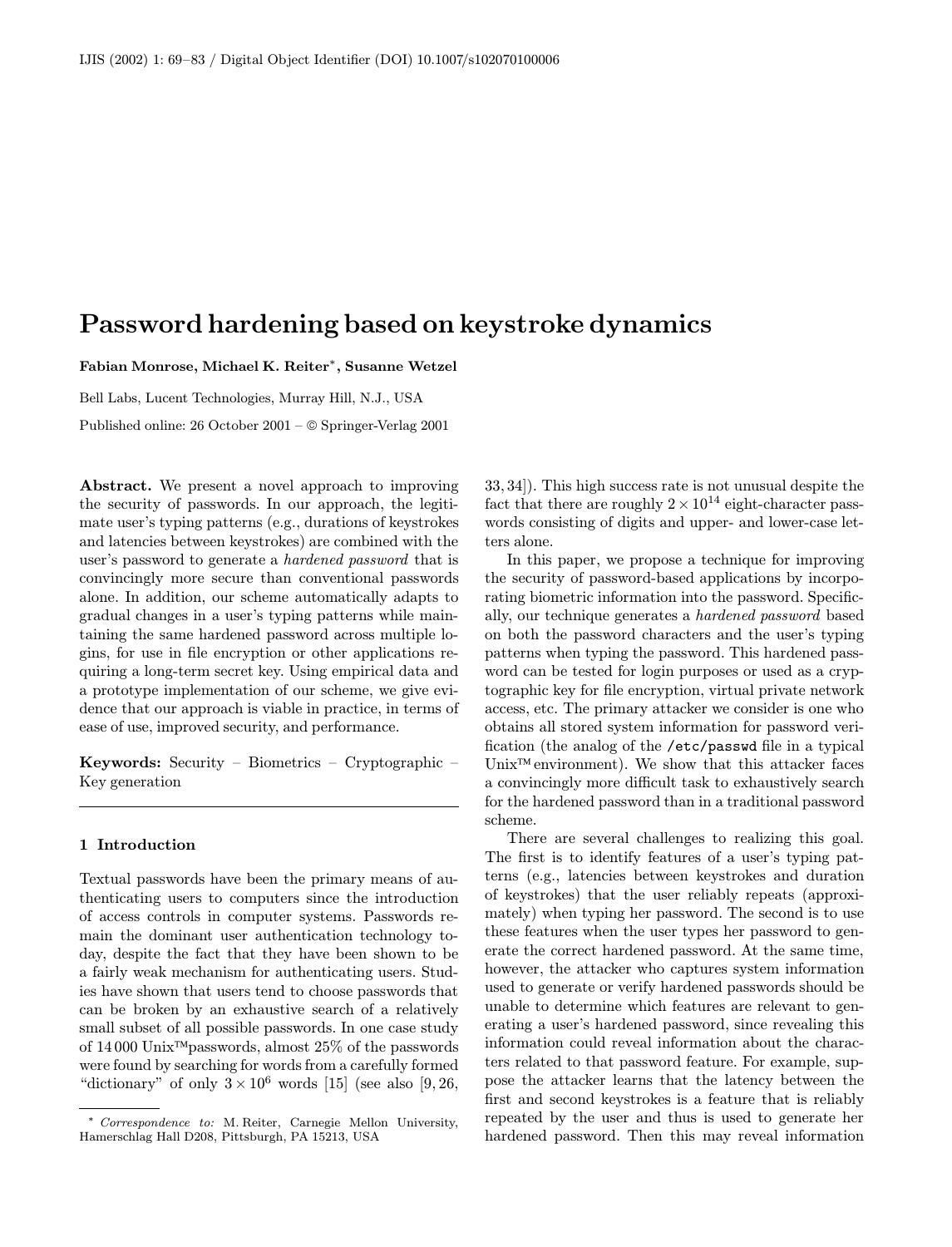about the first and second characters of the text password, since due to keyboard dynamics, some digraphs are more amenable to reliable latency repetitions than others.

Our approach effectively hides information about which of a user's features are relevant to generating her hardened password, even from an attacker that captures all system information. At the same time, it employs novel techniques to impose an additional (multiplicative) work factor on the attacker who attempts to exhaustively search the password space. Using empirical data, we evaluate both this work factor and the reliability with which legitimate users can generate their hardened passwords. Our empirical studies demonstrate various choices of parameters that yield both increased security and sufficient ease of use.

Our scheme is very attractive for use in practice. Unlike other biometric authentication procedures (e.g., fingerprint recognition, and retina or iris scans), our approach is unintrusive and works with off-the-shelf keyboards. Initially our scheme is as secure as a "normal" password scheme and then adapts to the user's typing patterns over time, gradually hardening the password with biometric information. Moreover, while fully able to adapt to gradual changes in user typing patterns, our scheme can be used to generate the same hardened password indefinitely, despite changes in the user's typing patterns. Therefore, the hardened password can be used to encrypt files, for example, without needing to decrypt and re-encrypt files with a new hardened password on each login.

The main limitation of our scheme is that a user whose typing patterns change substantially between consecutive instances of typing her password may be unable to generate her correct hardened password and thus, for example, might be unable to log in. The most common circumstance in which this could happen is if the user attempts to log in using a different style of keyboard than her regular one, which can cause a dramatic change in the user's typing patterns. In light of this, applications for which our scheme is ideally suited are access to virtual private networks from laptop computers, and file or disk encryption on laptop computers. Laptops provide a single, persistently available keyboard at which the user can type her password, which is the ideal situation for repeated generation of her hardened password. Moreover, with the alarming rate of laptop thefts (e.g., see [28]), these applications demand security better than that provided by traditional passwords.

Although we study only the generation of hardened passwords using keystroke patterns in this paper, the techniques we introduce are of more general interest. In particular, any repeatable and unpredictable physical phenomenon for which features can be measured can, in theory, be employed with our techniques to generate cryptographic secrets. Our continuing work, for example, has demonstrated this for voice patterns [24, 25].

## 2 Related work

The motivation for using keystroke features to harden passwords comes from years of research validating the hypothesis that user keystroke features are both highly repeatable and different between users [1, 10, 13, 17, 18, 23, 30]. Prior work has anticipated utilizing keystroke information in the user login process (e.g., [13]), and indeed products implementing this are being marketed today (e.g., see http://www.biopassword.com/). All such prior schemes work by storing a model of user keystroke behavior in the system, and then comparing this to user keystroke behavior during password entry. Thus, while they are useful for defending against an attacker who attempts to log into the system directly, they provide no additional protection against an attacker who captures system information related to user authentication and then conducts an off-line dictionary attack to find the password (e.g., to then decrypt files encrypted under the password). On the contrary, the captured model of the legitimate user's keystroke behavior can leak information about the password to such an attacker, as discussed in Sect. 1. Our work therefore improves on these schemes in two ways: (1) our method is the first to offer stronger security against this stronger attacker, and (2) our scheme is the first to generate a repeatable secret based on the password and keystroke dynamics that is stronger than the password itself and that can be used in applications other than login, such as file encryption.

The first work (that we are aware of) that previously proposed generating a repeatable key based on biometric information is due to Soutar and Tomko [32]. This work outlines a technique for using optical computing to generate a cryptographic key from a fingerprint pressed against a glass prism; products based on this technique are marketed by Mytec Technologies (http://www.mytec.com/). Due to the dependence of this technique on optical computing, and specifically on the presentation of a two-dimensional surface (such as a finger surface) for generating the cryptographic key, this approach is not directly amenable to generating cryptographic keys from timing information.

A different approach to generating a repeatable key based on biometric data is due to Davida, Frankel, and Matt [6]. In this scheme, a user carries a portable storage device containing: (1) error-correcting parameters to decode readings of biometric data (e.g., an iris scan) with a limited number of errors to a "canonical" reading for that user, and (2) a one-way hash of that canonical reading for verification purposes. Moreover, they further proposed a scheme in which the canonical biometric reading for that user is hashed together with a password. Their techniques, however, are inappropriate for our goals because the stored error-correcting parameters, if captured, reveal information about the canonical form of the biometric data for the user. For this reason, their approach requires a biometric with substantial entropy: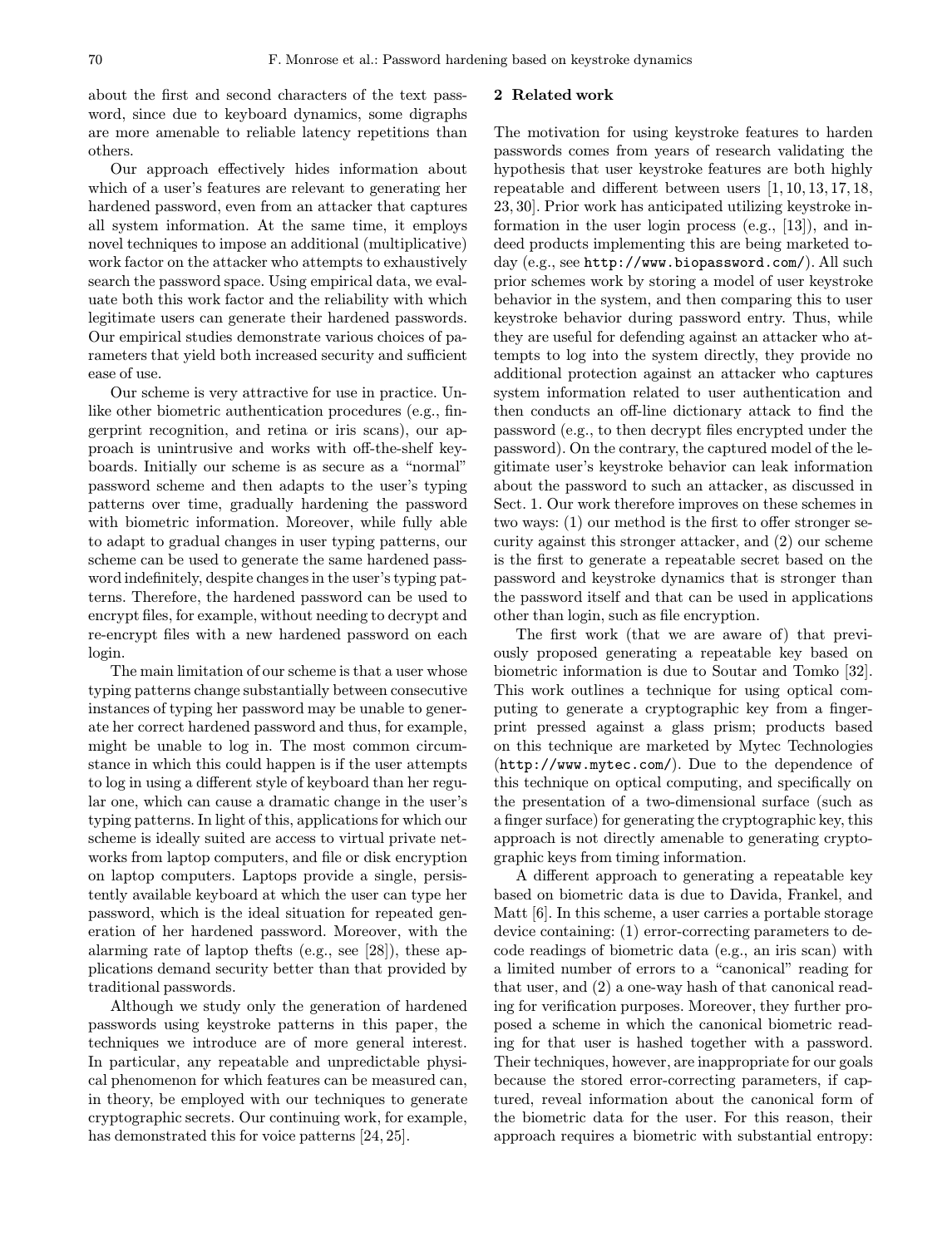for example, they considered iris scans offering an estimated 173 bits of entropy, so that the remaining entropy after exposure of the error-correcting parameters (they estimated 147 bits of remaining entropy) was still sufficiently large for their application. In our case, the measurable keystroke features for an eight-character password are relatively few (at most 15 on standard keyboards), and indeed in our scheme, the password's entropy will generally dominate the entropy available from keystroke features. Exposing error-correcting parameters in our setting would therefore substantially diminish the available entropy from keystroke features. Moreover, exposing information about the keystroke features can, in turn, expose information about the password itself (as discussed in Sect. 1). This makes the careful utilization of keystroke features critical in our setting, whereas in [6] the biometric data considered were presumed independent of the password chosen. Juels and Wattenberg [14] generalized and improved the Davida et al. scheme through a novel modification in the use of error-correcting codes, thereby shrinking the code size and achieving higher resilience. However, since the performance of this scheme on actual biometric data was not explored, it is unknown whether this technique is more applicable in our setting.

Ellison et al. independently developed a method for generating a cryptographic key based on answers to questions posed to a user [8]. The work is premised on the assumption that questions can be posed that the legitimate user will answer one way but others attempting to impersonate the user will answer another way. Their construction resembles one instance of our technique, namely that of Sects. 5.1 and 5.2, and in this way their scheme achieves a degree of resilience to forgotten answers. However, Bleichenbacher and Nguyen have shown that the Ellison et al. scheme is insecure, whereas our constructions appear to be much stronger [2]. In work subsequent to ours, a construction similar to that in Sects. 5.1 and 5.2 was used in the design of a forensic database, where a person's medical record can be decrypted only once a DNA sample of the person is obtained (e.g., at a crime scene) [3].

Our method of hardening user passwords has conceptual similarities to password "salting" for user logins. Salting is a method in which the user's password is prepended with a random number (the "salt") of s bits in length before hashing the password and comparing the result to a previously stored value [20, 26]. As a result, the search space of an attacker is increased by a factor of  $2<sup>s</sup>$  if the attacker does not have access to the salts. However, the correct salt either must be stored in the system or found by exhaustive search at login time. Intuitively, the scheme that we propose in this paper can be used to improve this approach, by determining some or all of the salt bits using the user's typing features. In addition, an advantage of our approach over salting is that our scheme can be effective against an attacker who learns the legitimate user's password (e.g., by observing the user type it) and who then attempts to log in as that user.

Finally, we note that several other research efforts on password security have focused on detecting the unauthorized modification of system information related to password authentication (e.g., the attacker adds a new account with a password it knows, or changes the password of an existing account) [12, 16, 19]. Here we do not focus on this threat model, although our hardened passwords can be directly combined with these techniques to also provide security against this type of attacker.

# 3 Preliminaries

The hardened passwords generated in our scheme have many potential uses, including user login, file encryption, and authentication to virtual private networks. However, for clarity, in the remainder of this paper we focus on the generation and use of hardened passwords for the purposes of user login. Extending our discussion to these other applications is straightforward.

We assume a computer system with a set  $A$  of user accounts. Access to each user account is regulated by a login program that challenges the user for an account name and password. Using the user's input and some stored information for the account  $a$  that the user is trying to access, the login program either accepts or rejects the attempt to log into a. As in existing computer systems, the characters that the user types into the password field are a factor in determining whether to accept or reject the login. For the remainder of the paper, we denote by  $\mathsf{pwd}_a$  the correct string of characters for the password field when logging into account a. That is,  $\mathsf{pwd}_a$  denotes the correct text password as typically used in computer systems today.

In our architecture, typing  $\mathsf{pwd}_a$  is necessary but not sufficient to access a. Rather, the login program combines the characters typed in the password field with keystroke features to form a hardened password that is tested to determine whether login is successful. The correct hardened password for account a is denoted hpwd<sub>a</sub>. The login program will fail to generate  $h$ pwd<sub>a</sub> if either something other than  $\mathsf{pwd}_a$  is entered in the password field or if the user's typing patterns differ significantly from the typing patterns displayed in previous successful logins to the account. Here we present our scheme in a way that keeps  $h$ pwd<sub>a</sub> constant across logins, despite gradual shifts in the user's typing patterns, so that  $h$ pwd<sub>a</sub> can also be used for longer-term purposes (e.g., file encryption). However, our scheme can be easily tuned to change  $h$ pwd<sub>a</sub> after each successful login, if desired.

#### 3.1 Features

In order to generate hpwd<sub>a</sub> from  $\mathsf{pwd}_a$  and the (legitimate) user's typing patterns, the login program measures a set of features whenever a user types a password.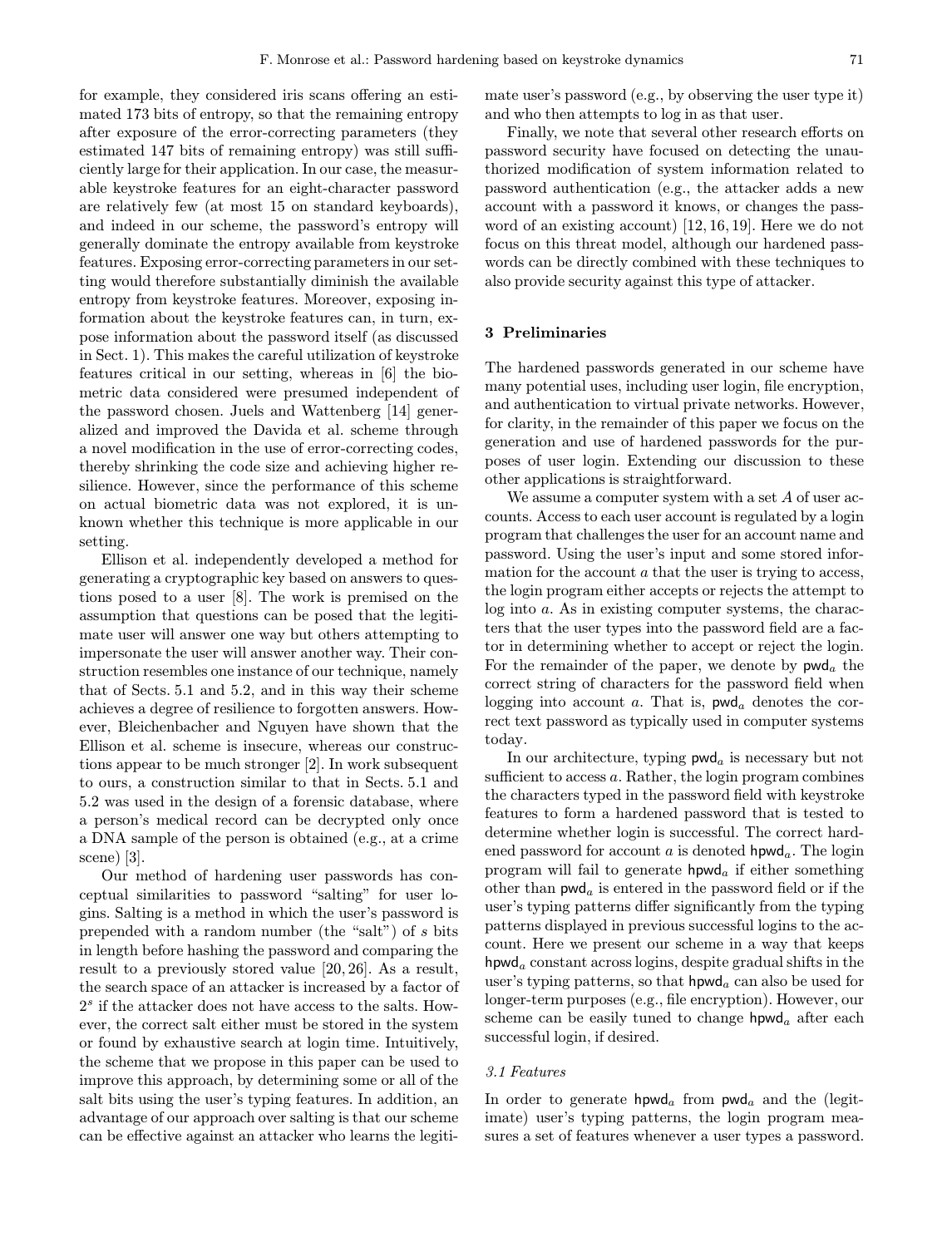We will empirically examine the use of keystroke duration and latency between keystrokes as features of interest, but other features (e.g., force of keystrokes) could be used if they can be measured by the login program. In addition, derived features could be used, such as the total duration of a subset of keystrokes, the ratio of one keystroke's duration to another, or the latency scaled according to the particular keys between which the latency is measured.

Abstractly, we represent a feature by a function  $\phi$ :  $A \times \mathbb{N} \to \mathbb{R}$  where  $\phi(a, l)$  is the measurement of that feature during the lth (successful or unsuccessful) login attempt to account a. For example, if the feature  $\phi$  denotes the latency between the first and second keystrokes, then  $\phi(a, 6)$  is that latency on the sixth attempt to log into a. Let  $m$  denote the number of features that are measured during logins, and let  $\phi_1, \ldots, \phi_m$  denote their respective functions.

Central to our scheme is the notion of a distinquishing feature. For each feature  $\phi_i$ , let  $t_i \in \mathbb{R}$  be a fixed parameter of the system. Also, let  $\mu_{ai}$  and  $\sigma_{ai}$ be the mean and standard deviation of the measurements  $\phi_i(a, j_1), \ldots, \phi_i(a, j_h)$  where  $j_1, \ldots, j_h$  are the last h successful logins to the account a and  $h \in \mathbb{N}$  is a fixed parameter of the system. We say that  $\phi_i$  is a distinguishing feature for the account (after these last h successful logins) if  $|\mu_{ai} - t_i| > k\sigma_{ai}$  where  $k \in \mathbb{R}^+$  is a parameter of the system. If  $\phi_i$  is a distinguishing feature for the account a, then either  $t_i > \mu_{ai} + k\sigma_{ai}$ , that is, the user consistently measures below  $t_i$  on this feature, or  $t_i < \mu_{ai}$  $k\sigma_{ai}$ , that is, the user consistently measures above  $t_i$  on this feature.

We define a *feature descriptor* to be a partial function  $b: \{1,\ldots,m\} \rightarrow \{0,1\}$ , and the *feature descriptor*  $b_a$  for account a to be

$$
b_a(i) = \begin{cases} 0 & \text{if } \mu_{ai} + k\sigma_{ai} < t_i \\ 1 & \text{if } \mu_{ai} - k\sigma_{ai} > t_i \\ \bot & \text{otherwise} \end{cases}
$$

That is,  $b_a(i) = 1$  for every distinguishing feature  $\phi_i$  on which the user is "slow" and  $b_a(i) = 0$  for every distinguishing feature  $\phi_i$  on which the user is "fast". For other features  $\phi_i$ ,  $b_a(i)$  is undefined ( $\perp$ ). A total feature descriptor is one defined on all domain elements; let  $\mathcal T$  be the set of all total feature descriptors. For any feature descriptor b, the total descriptors that extend it is the set

$$
\mathcal{T}(b) = \{b' \in \mathcal{T} \mid \forall i \in \{1, \ldots, m\} : b(i) \neq \bot \Rightarrow b'(i) = b(i)\}
$$

# 3.2 Security goals

In our login architecture, the system stores information for each account that is accessed by the login program to verify attempts to log in. This information is necessarily based on  $\mathsf{pwd}_a$  and  $\mathsf{h}\mathsf{pwd}_a$ , but will not include either of these values themselves. This is similar to  $\text{Unix}^{\text{TM}}$  systems, for example, where the /etc/passwd file contains the salt for that password and the result of encrypting a fixed string with a key generated from the password and salt. In our login architecture, the information stored per account will be more extensive but will still be relatively small.

The primary attacker with which we are concerned is an attacker who captures this information stored in the system, and then uses this information in an off-line effort to find hpwd<sub>a</sub> (and pwd<sub>a</sub>). A first and basic requirement is that any such attack should be at least as difficult as exhaustively searching for  $\mathsf{pwd}_a$  in a traditional Unix<sup>TM</sup> setting where the attacker has the /etc/passwd file. In particular, if the user chooses  $\mathsf{pwd}_a$  to be difficult for an attacker to find using a dictionary attack, then  $h$ pwd<sub>a</sub> will be at least as secure in our scheme.

A more ambitious goal of our scheme is to increase the work that the attacker must undertake by a considerable amount even if  $\mathsf{pwd}_a$  is chosen poorly, that is, in a way that is susceptible to a dictionary attack. The amount of additional work that the attacker must undertake in our scheme generally grows with the number of distinguishing features for the account (when the attacker captured the system information). On one extreme, if there are no distinguishing features for the account, then the attacker can find  $\mathsf{pwd}_a$  and  $\mathsf{h}\mathsf{pwd}_a$  in roughly the same amount of time as the attacker would take to find  $\mathsf{pwd}_a$  in a traditional Unix<sup><sup>IM</sup> setting. On the other extreme, if all m</sup> features are distinguishing for the account, then the attacker's task can be slowed by a multiplicative factor up to  $2^m$ . In Sect. 8, we describe an empirical analysis that sheds light on what this slowdown factor is likely to be in practice. In addition, we show how our scheme can be combined with salting techniques, and so that the slowdown factor that our scheme achieves is over and above any benefits that salting offers.

We emphasize that our goals are quite different from the goal of biometrics as usually applied to user authentication. In particular, we do not insist that it is necessarily difficult to find a person who can impersonate the typing of another user on a certain password; i.e., from an authentication perspective, the false positive rate may be substantial among users who know the right password. Nevertheless, by incorporating typing variability within the search space of the attacker described above, we can slow the attacker considerably at virtually no additional cost to the legitimate user.

# 4 Overview

In this section we give an overview of our technique for generating hpwd<sub>a</sub> from  $\mathsf{pwd}_a$  and user keystroke features. When the account  $a$  is initialized, the initialization program chooses the value of  $h \text{pwd}_a$  from a large space. In the instances of our technique in Sects. 5 and 6, this large space is  $\mathbb{Z}_q$  or  $\mathbb{Z}_q^*$  where q is a fixed, large prime number (e.g., of 160 bits in length). The initialization program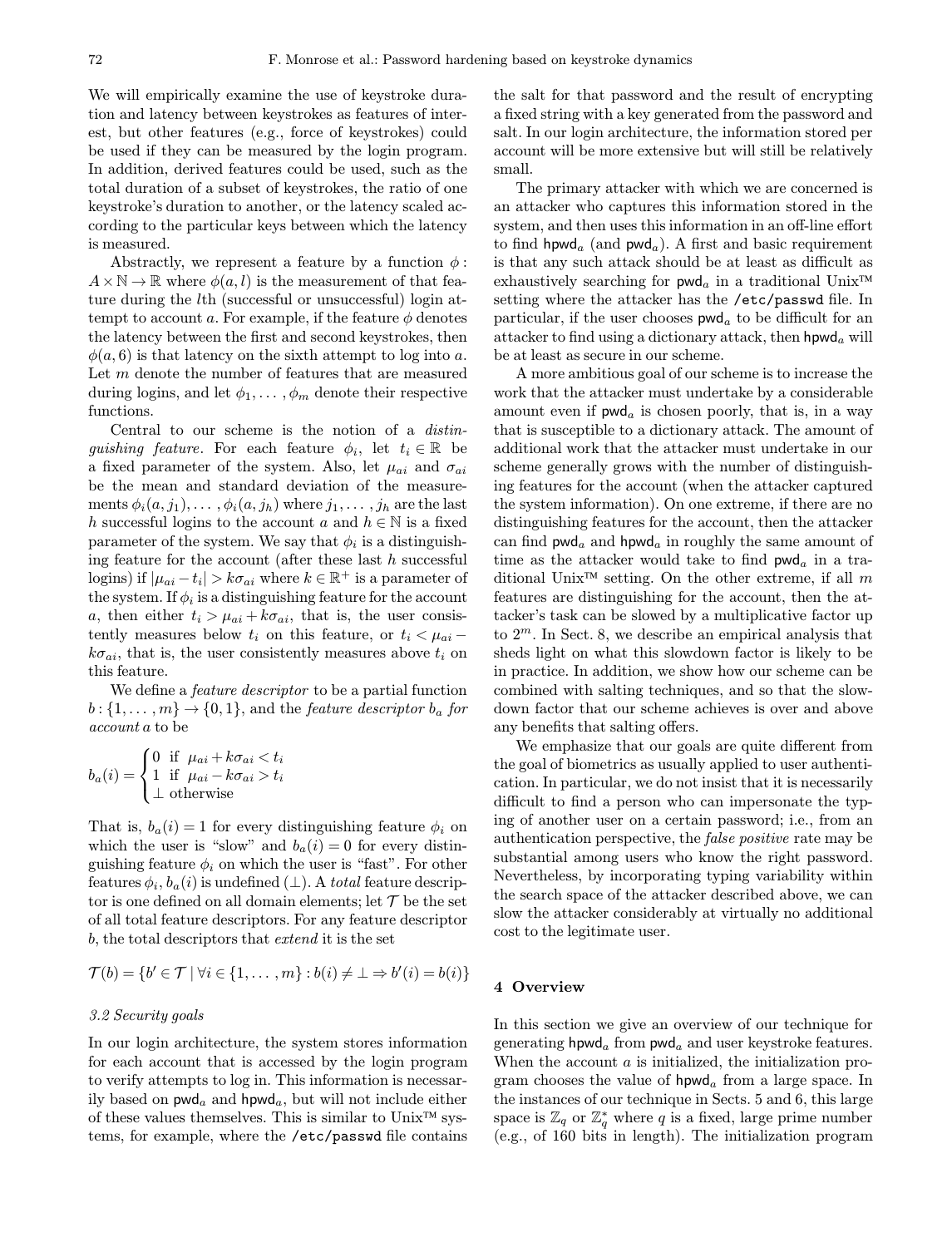then creates  $2m$  shares  $\{s^0_i,s^1_i\}_{1\leq i\leq m}$  of hpwd $_a$  using a secret sharing scheme such that for any total feature descriptor b, the shares  $\{s_i^{b(i)}\}_{1 \leq i \leq m}$  can be used to reconstruct hpwd<sub>a</sub>. These shares are arranged in an "instruction table":

$$
< t_i \geq t_i
$$
  
\n
$$
\frac{1}{2} \begin{bmatrix} s_1^0 & s_1^1 \\ s_2^0 & s_2^1 \\ \vdots & \vdots \\ s_m^0 & s_m^1 \end{bmatrix}
$$
  
\n
$$
m \begin{bmatrix} s_0^0 & s_m^1 \end{bmatrix}
$$

The initialization program encrypts each element of both columns (i.e., the "<  $t_i$ " and " $\geq t_i$ " columns) with  $\mathsf{pwd}_a$ . This (encrypted) table is stored in the system. In the lth login attempt to a, the login program uses the entered password text pwd' to decrypt the elements of the table, which will result in the previously stored values only if  $\mathsf{pwd}_a = \mathsf{pwd}'$ . For each feature  $\phi_i$ , the value of  $\phi_i(a, l)$  indicates which of the two values in the ith row should be used in the reconstruction to find  $h$ pwd<sub>a</sub>: if  $\phi_i(a, l) < t_i$ , then the value in the first column is used, and otherwise the value in the second column is used. In the first logins after initialization, the value in either the first or second column works equally well. However, as distinguishing features  $\phi_i$  for this account develop over time, the login program perturbs the value in the second column of row i if  $\mu_{ai} < t_i$ , and perturbs the value in the first column of row *i* otherwise. So, the reconstruction to find  $h$ pwd<sub>a</sub> in the future will succeed only when future measurements of features are consistent with the user's previous distinguishing features.

Not all secret sharing schemes satisfying the properties described above will suffice for our technique, since to defend against an attacker who captures the table, the shares must be of a form that does not easily reveal if a guessed password pwd' successfully decrypts the table. Abstractly, suppose the attacker is given either a completely random table (as would be obtained by decrypting the table with an incorrect password  $\mathsf{pwd}'$  or a plaintext instruction table that is formed according to our scheme as outlined above (as would be obtained if  $\mathsf{pwd}' = \mathsf{pwd}_a$ ), each with equal likelihood. The security of our scheme against an attacker requires that it be costly for the attacker to determine which type of table it is, i.e., random or not. In other words, if the probability that the attacker correctly guesses the type of table is significantly better than  $1/2$  after performing up to  $\Delta$  computational steps, then  $\Delta$  should be large. Here,  $\Delta$  corresponds directly to the computational slowdown that the attacker will suffer. The value of  $\Delta$  will generally depend on a number of factors, not least of which is the distribution on which features are distinguishing and, for each distinguishing feature  $\phi_i$ , the probability that  $\mu_{ai} < t_i$  (versus  $\mu_{ai} \geq t_i$ ). Since these distributions are not known, we are not able to mathematically prove that the instances of our schemes we propose in Sects. 5 and 6 will yield large

values for  $\Delta$ , even under reasonable cryptographic assumptions. However, in Sect. 8 we give empirical evidence that these distributions are sufficiently nonconcentrated to suggest that  $\Delta$  can be substantial in practice.

There are numerous extensions and variations on this scheme:

- 1. One extension is to combine the scheme with salting to further improve security. A natural place to include a salt is in the validation of  $h$ pwd<sub>a</sub> just after reconstructing it. For example, when  $h$ pwd<sub>a</sub> is generated during a login, it could be prepended with a salt before hashing and testing against a previously stored hash value. The salt can be stored as is typically done today, or may not be stored so that the system must exhaustively search for it [20]. In the latter case, the extra salt results in an additional work factor that the attacker must overcome.
- 2. A second variation is to correct some number of "errors" in the user's typing. For example, if the reconstruction dictated by the feature measurements fails to produce  $h$ pwd<sub>a</sub>, then the login program can attempt m additional reconstructions, each identical to the first but with the value taken from one row  $i$  replaced with the other value in row  $i$ . In this way, if the login measurements are similar to the user's previous measurements in all but one feature, the login will still succeed. This "error correction" can naturally be extended to accommodate a larger number of errors.
- 3. A third extension is to divide the range of each feature  $\phi_i$  into more than two regions and introduce additional, corresponding columns for these regions in the instruction table. For example, rather than having the two regions " $" and " $\geq t_i$ " as above, there could be$ thresholds  $t_{i1}$  and  $t_{i2}$  with columns in the instruction table for "<  $t_{i_1}$ ", " $\ge t_{i_1}$  and  $\le t_{i_2}$ ", and ">  $t_{i_2}$ ". The main challenges when using these variations are to ensure that the instruction table is costly to distinguish from random, and that all regions are roughly equally likely to contain  $\mu_{ai}$  for a randomly chosen account a. Otherwise, an off-line attacker could discard a guessed password pwd' after examining only those components of the decrypted instruction table that correspond to the high probability regions for each feature.

We omit further discussion of the first and third of these extensions from this paper. In particular, we focus on the original two-column version described above, and leave the study of fruitful extensions to multiple columns to future work. We will omit discussion of the second extension above (error correction) from Sects. 5 and 6, but will return to this in Sect. 7.

## 5 An instance using polynomials

In this section we describe an instance of the technique of Sect. 4 using Shamir's secret sharing scheme [31].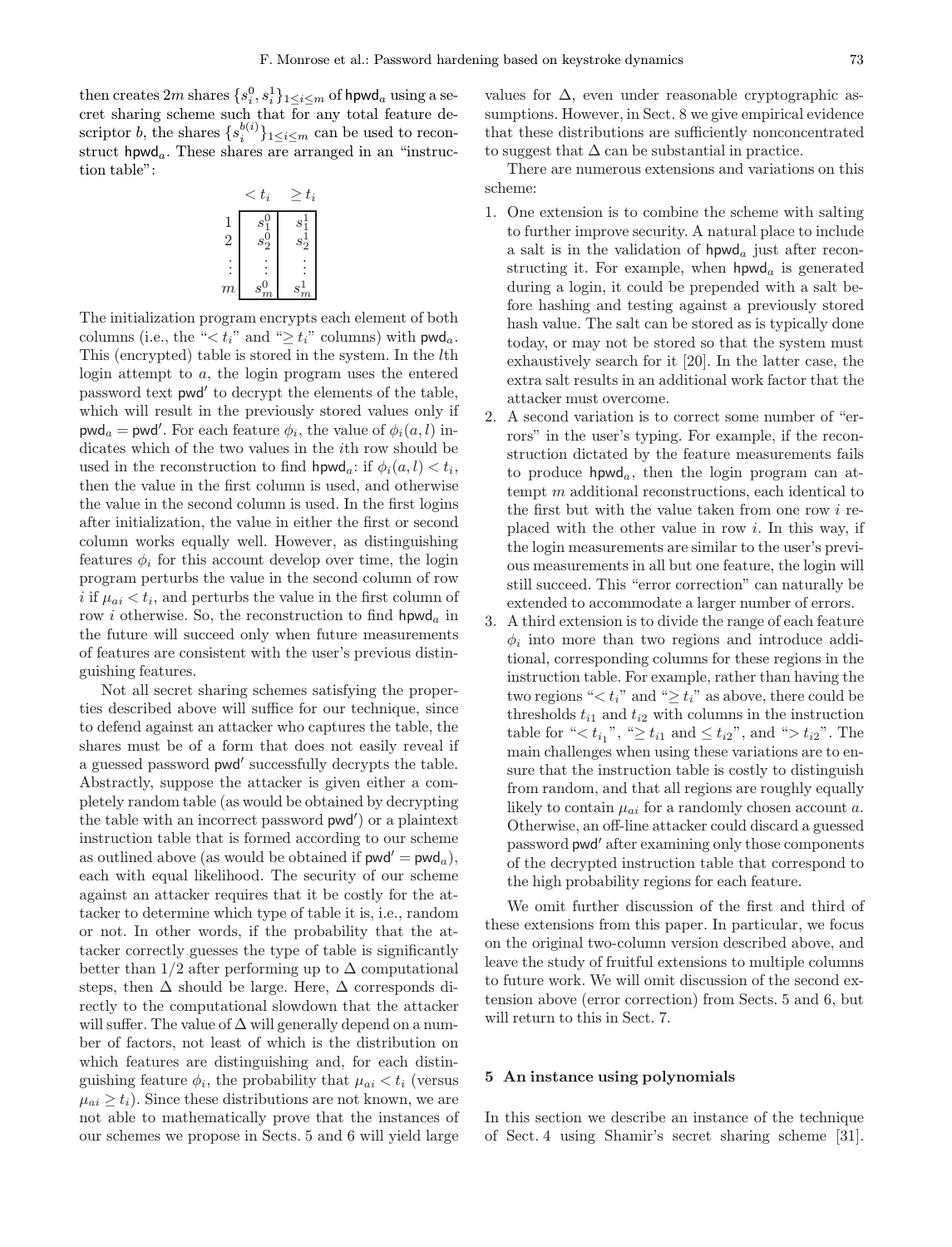In this scheme,  $h$ pwd<sub>a</sub> is shared by choosing a random polynomial  $f_a \in \mathbb{Z}_q[x]$  of degree  $m-1$  such that  $f_a(0) =$ hpwd<sub>a</sub>, where  $q > 2m+1$  is a large prime (e.g., of size 160 bits). The shares are points on this polynomial. We present the method in two steps, by first describing a simpler variation and then extending it in Sect. 5.4 to be more secure.

#### 5.1 Stored data structures and initialization

Let  $G$  be a pseudorandom function family and  $P$  be a pseudorandom permutation family [29] such that for any key  $K, G_K : \mathbb{Z}_q \to \mathbb{Z}_q$  and  $P_K : \mathbb{Z}_q^* \to \mathbb{Z}_q^{*}$ .<sup>1</sup> There are three data structures stored in the system per account:

- 1. A randomly chosen element  $r \in \{0,1\}^{\kappa}$  where  $\kappa$  is a security parameter of, say,  $\kappa = 160$ .
- 2. An instruction table that contains "instructions" regarding how feature measurements are to be used to generate  $h$ pwd<sub>a</sub>. More specifically, this instruction table contains an entry of the form  $\langle i, \alpha_{ai}, \beta_{ai} \rangle$  for each feature  $\phi_i$ . Here,

$$
\alpha_{ai} = y_{ai}^0 + G_{r,\text{pwd}_a}(2i) \mod q
$$
  

$$
\beta_{ai} = y_{ai}^1 + G_{r,\text{pwd}_a}(2i+1) \mod q
$$

and  $y_{ai}^0, y_{ai}^1$  are elements of  $\mathbb{Z}_q$ . Initially (i.e., when the user first chooses  $\mathsf{pwd}_a$ ), all  $2m$  values  $\{y^0_{ai}, y^1_{ai}\}_{1\le i\le m}$ are chosen such that all the points  $\{ (P_r(2i), y_{ai}^0),$  $(P_r(2i+1), y_{ai}^1)\}_{1 \leq i \leq m}$  lie on a single, random polynomial  $f_a \in \mathbb{Z}_q[x]$  of degree  $m-1$  such that  $f_a(0) =$ hpwd $_a$ .

3. An encrypted, constant-size history file that contains the measurements for all features over the last h successful logins to a for some fixed parameter h. More specifically, if since the last time that  $\mathsf{pwd}_a$  was changed, login attempts  $j_1, \ldots, j_l$  to a were successful, then this file contains  $\phi_i(a, j)$  for each  $1 \leq i \leq m$ and  $j \in \{j_{l-h+1},\ldots,j_l\}$ . In addition, enough redundancy is added to this file so that when it is decrypted with the key under which it was previously encrypted, the fact that the file decrypted successfully can be recognized.

This file is encrypted with  $h$ pwd<sub>a</sub> using a symmetric cipher. The size of this file should remain constant over time (e.g., it must be padded when necessary), so that its size yields no information about how many successful logins there have been.

# 5.2 Logging in

The login program takes the following steps whenever the user attempts to log into a. Suppose that this is the lth attempt to  $log$  into  $a$ , and let  $\mathsf{pwd}'$  denote the sequence of characters that the user typed. The login program takes the following steps:

1. For each  $\phi_i$ , the login program uses r (stored in nonvolatile storage) and pwd' to "decrypt"  $\alpha_{ai}$  if  $\phi_i(a, l) < t_i$ , and uses r and pwd' to "decrypt"  $\beta_{ai}$  otherwise. Specifically, it assigns

$$
(x_i, y_i) = \begin{cases} (P_r(2i), \ \alpha_{ai} - G_{r, \text{pwd}'}(2i) \mod q) & \text{if } \phi_i(a, l) < t_i \\ (P_r(2i+1), \ \beta_{ai} - G_{r, \text{pwd}'}(2i+1) \mod q) & \text{if } \phi_i(a, l) \ge t_i \end{cases}
$$

The login program now holds m points  $\{(x_i, y_i)\}_{1\leq i\leq m}$ . 2. The login program sets

$$
\mathsf{h} \mathsf{p} \mathsf{w} \mathsf{d}' = \sum_{i=1}^m y_i \cdot \lambda_i \bmod q
$$

where

$$
\lambda_i = \prod_{1 \le j \le m, j \ne i} \frac{x_j}{x_j - x_i}
$$

is the standard Lagrange coefficient for interpolation (e.g., see [24, p. 526]). It then decrypts the history file using hpwd'. If this decryption yields a properly formed plaintext history file, then the login is deemed successful. (If the login were deemed unsuccessful, then the login procedure would halt here.)

- 3. The login program updates the data in the history file, computes the standard deviation  $\sigma_{ai}$  and mean  $\mu_{ai}$  for each feature  $\phi_i$  over the last h successful logins to a, encrypts the new history file with  $h$ pwd' (i.e.,  $h$ pwd<sub>a</sub>), and overwrites the old history file with this new encrypted history file.<sup>2</sup>
- 4. The login program generates a new random  $r' \in$  $\{0,1\}^{\kappa}$  and replaces r with r' in nonvolatile storage. It then generates a new random polynomial  $f_a \in \mathbb{Z}_q[x]$  of degree  $m-1$  such that  $f_a(0) =$ hpwd'.
- 5. For each distinguishing feature  $\phi_i$ , i.e.,  $|\mu_{ai} t_i|$  $k\sigma_{ai}$ , the login program chooses new random values  $y_{ai}^0, y_{ai}^1 \in \mathbb{Z}_q$  subject to the following constraints:

$$
\mu_{ai} < t_i \Rightarrow f_a(P_{r'}(2i)) = y_{ai}^0 \land f_a(P_{r'}(2i+1)) \neq y_{ai}^1
$$
\n
$$
\mu_{ai} \geq t_i \Rightarrow f_a(P_{r'}(2i)) \neq y_{ai}^0 \land f_a(P_{r'}(2i+1)) = y_{ai}^1
$$

For all other features  $\phi_i$  (i.e., those for which  $|\mu_{ai} |t_i| \leq k\sigma_{ai}$ , or all features if there have been fewer than h successful logins to this account since initialization;

 $^1$  That is, a polynomially bounded adversary not knowing  $K$ cannot distinguish between  $G_K(x)$   $(P_K(x))$  and a randomly chosen element of  $\mathbb{Z}_q$  (respectively,  $\mathbb{Z}_q^*$ ), even if he is first allowed to examine  $G_K(\hat{x})$  (respectively,  $P_K(\hat{x})$ ) for many  $\hat{x}$ 's of his choice and is allowed to even pick  $x$ , as long as it is different from every  $\hat{x}$  he previously asked about. Though the key  $K$  for  $P$  will be available to the primary attacker considered in this paper, we assume that the pseudorandom property of P destroys any useful structure among the outputs of P.

<sup>2</sup> For maximum security, this and the previous step should be performed without writing the plaintext history file to nonvolatile storage. Rather, the login program should hold the plaintext history in volatile storage only.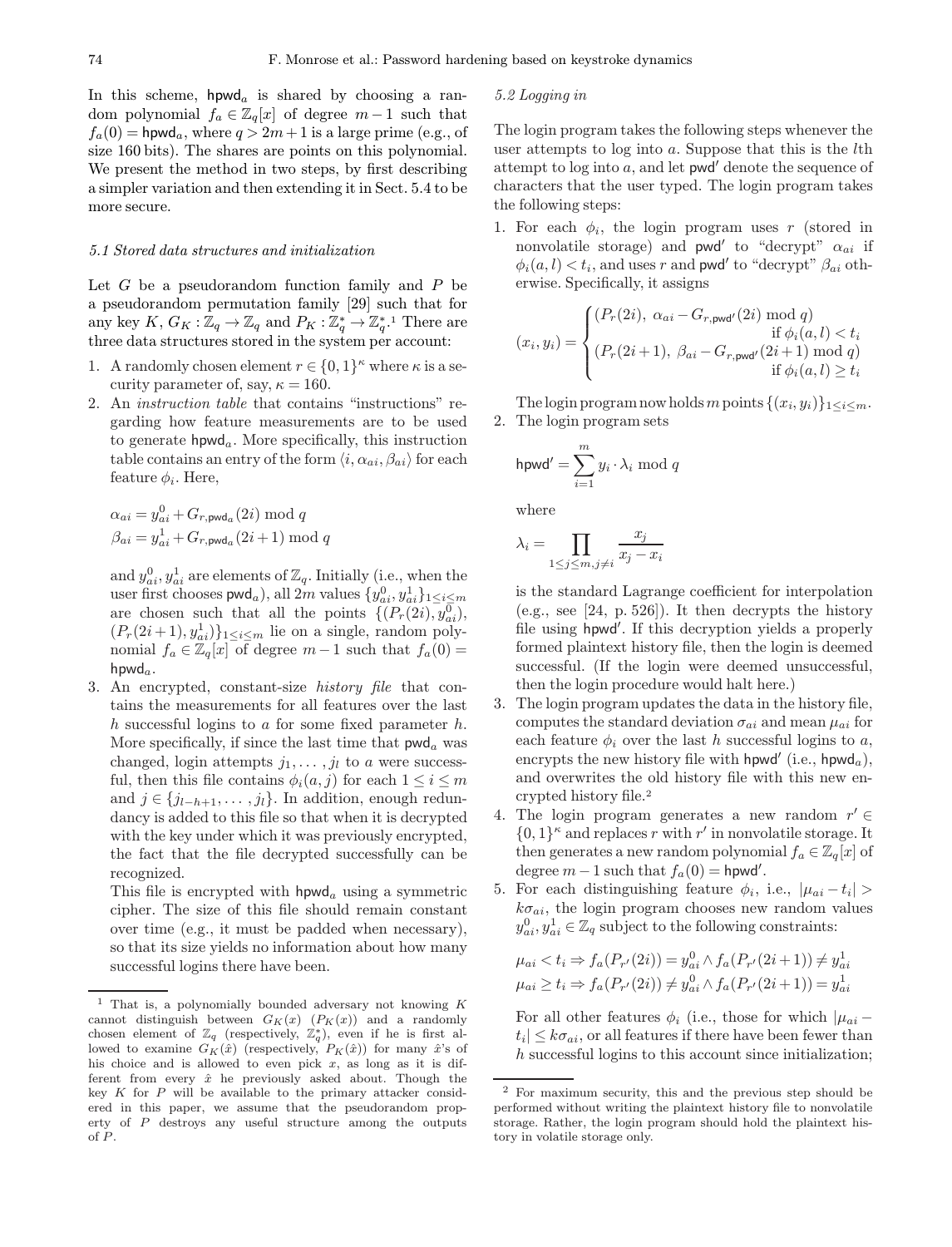see Sect. 3.1) the login program sets  $y_{ai}^0 = f_a(P_{r'}(2i))$ and  $y_{ai}^1 = f_a(P_{r'}(2i+1)).$ 

6. The login program replaces the instruction table with a new table with an entry of the form  $\langle i, \alpha'_{ai}, \beta'_{ai} \rangle$  for each feature  $\phi_i$ . Here,

$$
\alpha'_{ai} = y^0_{ai} + G_{r',\text{pwd}'}(2i) \mod q
$$
  

$$
\beta'_{ai} = y^1_{ai} + G_{r',\text{pwd}'}(2i+1) \mod q
$$

where  $y_{ai}^0, y_{ai}^1$  are the new values generated in the previous step.

Step 4 above is particularly noteworthy for two reasons. Firstly, due to this step, the value  $r$  and polynomial  $f_a$  are changed during each successful login. This ensures that an attacker viewing the instruction table at two different times will gain no information about which features switched from distinguishing to undistinguishing and vice versa during the interim logins. That is, each time the attacker views an instruction table for an account, either all values will be the same since the last time (if there were no successful logins since the attacker last saw the table) or all values will be different. Secondly, though generated randomly,  $f_a$  is chosen so that  $f_a(0) =$ hpwd<sub>a</sub>. This ensures that  $h$ pwd<sub>a</sub> remains constant across multiple logins.

Step 5 is also noteworthy, since it shows that whether or not each feature is distinguishing is recomputed in each successful login. So, a feature that was previously distinguishing can become undistinguishing and vice versa. Recomputing the set of distinguishing features allows our scheme to adapt to gradual changes in the user's typing pattern over time.

#### 5.3 Security

Consider the attacker who obtains the history file and instruction table of account  $a$ , and attempts to find the value of  $h$ pwd<sub>a</sub>. Presuming that the encryption of the history file using  $h$ pwd<sub>a</sub> is secure, since the values  $y_{ai}^0, y_{ai}^1$  are effectively encrypted under  $\mathsf{pwd}_a$ , and since  $\mathsf{pwd}_a$  is presumably chosen from a much smaller space than  $h$ pwd<sub>a</sub>, the easiest way to find hpwd<sub>a</sub> is to first find  $\mathsf{pwd}_a$ . Therefore, to argue the benefits of this scheme, we have to show two things: (1) that finding  $\mathsf{pwd}_a$  is not made easier in our scheme than it is in a typical environment where access is determined by testing the hash of the password against a previously stored hash value, and (2) that the cost to the attacker of finding  $h \uprho w d_a$  is generally greater by a significant multiplicative factor.

It is clear that searching for  $\mathsf{pwd}_a$  is not made easier in our scheme. The attacker has available only  $r$ , the instruction table, and the encrypted history file. Since there is a row in the instruction table for each feature (not just those that are distinguishing for  $a$ ), and since the contents of each row are pseudorandom values, the rows reveal no useful information about  $\mathsf{pwd}_a$ . Furthermore, all other data available to the attacker is encrypted with  $h$ pwd $a$ .

The more interesting consideration in our scheme is the degree of security increase over a traditional password scheme. Suppose that the attacker captured the history file and instruction table after  $l \geq h$  successful logins to a, and let d be the number of distinguishing features for this account in the lth login. When guessing a password pwd', the attacker can decrypt each field  $\alpha_{ai}$  and  $\beta_{ai}$  using pwd' to yield points  $(P_r(2i), \hat{y}_{ai}^0)$  and  $(P_r(2i+1), \hat{y}_{ai}^1)$ , respectively, for  $1 \leq i \leq m$ . Note that  $\hat{y}_{ai}^0 = y_{ai}^0$  and  $\hat{y}_{ai}^1 = y_{ai}^1$ , where  $y_{ai}^0, y_{ai}^1$  are as generated in Step 5, if and (with overwhelming probability) only if  $\mathsf{pwd}' = \mathsf{pwd}_a$ . Therefore, there exists a total feature descriptor  $b$  such that  $\{ (P_r(2i + b(i)), \hat{y}_{ai}^{b(i)}) \}_{1 \leq i \leq m}$  interpolates to a polynomial  $\hat{f}$  with  $\hat{f}(0) =$  hpwd<sub>a</sub>, if and only if pwd' = pwd<sub>a</sub>. Con- $\hat{f}$  with  $\hat{f}(0) =$  hpwd<sub>a</sub>, if and only if pwd' = pwd<sub>a</sub>. Consequently, one approach that the attacker can take is to enumerate through all total feature descriptors and, for each  $\hat{f}$  thus computed, see if  $\hat{f}(0) =$ hpwd<sub>a</sub> (i.e., if  $\hat{f}(0)$ ) will decrypt the history file). This approach slows down the attacker's search for  $h \uprho \wedge d_a$  (and  $\uprho \wedge d_a$ ) by a multiplicative factor of  $\Delta = 2^m$ . In practice, the slowdown that the attacker suffers may be less because user typing patterns are not random. In Sect. 8 we use empirical data to quantify the degree of security achieved against this form of attack, and show that it is substantial.

However, the attacker has potentially more powerful attacks against this scheme using the  $2m$  points  $\{(P_r(2i), \hat{y}_{ai}^0), (P_r(2i+1), \hat{y}_{ai}^1)\}_{1 \leq i \leq m}$ , due to the following contrast. On the one hand, if  $\mathsf{pwd}' \neq \mathsf{pwd}_a$ , then with overwhelming probability, no  $m+1$  points will lie on a single polynomial of degree  $m-1$ ; i.e., each subset of  $m$  points interpolates to a different polynomial with a different y-intercept (not equal to  $h$ <sub>p</sub>wd<sub>a</sub>). On the other hand, if  $\mathsf{pwd}' = \mathsf{pwd}_a$ , then there are  $2m - d \geq m$ points that all lie on a polynomial f of degree  $m-1$ (and  $f(0) =$ hpwd<sub>a</sub>); in particular if  $d < m$ , then there are at least  $m+1$  points that all lie on some such f. Asymptotically (i.e., as  $m$  grows arbitrarily large), it is known that the second case can be distinguished from the first in  $O(m^2)$  time if  $d \leq (2-\sqrt{2})m \approx 0.585m$  using error-correcting techniques [11]. These techniques do not attack our scheme directly, since our analysis in Sect. 8 suggests that for many reasonable values of  $k, d$  will typically be too large relative to  $m$  for these techniques to succeed (unless the attacker captures the account information before the account is used). Moreover,  $m$  may be too small in our scenario for these techniques to offer substantial benefit over the exhaustive approach above. However, because these techniques might be improved with application-specific knowledge – for example, that in the second case at least one of  $(P_r(2i), \hat{y}_{ai}^0)$  and  $(P_r(2i +$  $(1), \hat{y}_{ai}^1$ ) lies on  $f$  – it is prudent to look for schemes that confound the use of error-correcting techniques. This is the goal of Sect. 5.4.

## 5.4 A variation using exponentiation

In this section we present a minor variation of the scheme presented in Sects. 5.1 and 5.2, to which we refer as the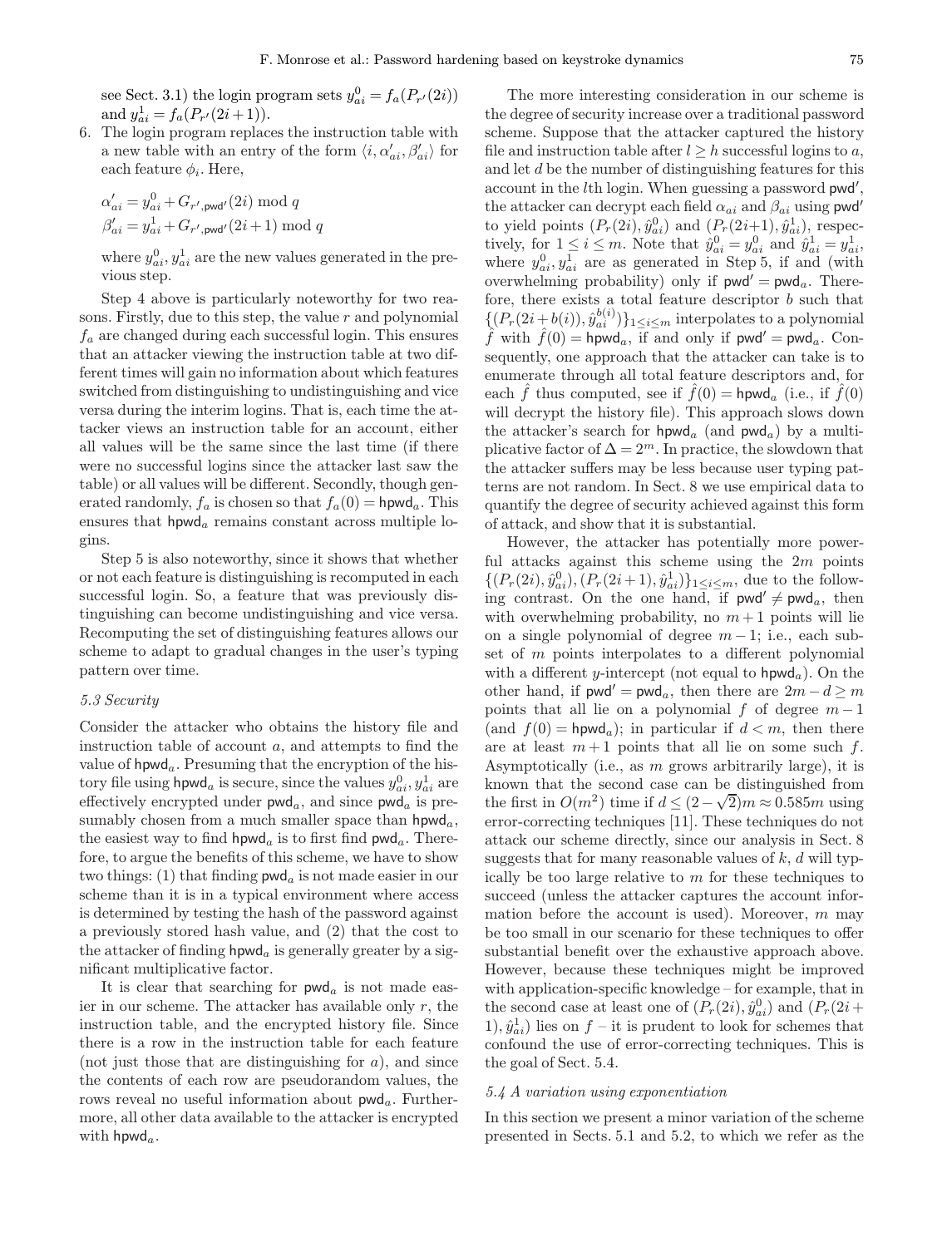"original" scheme here. The scheme described in this section is more secure than the original scheme in several ways, as described below.

Let  $p$  be a large prime such that computing discrete logarithms modulo  $p$  is computationally intractable (e.g., choose p of length 1024 bits) and such that q divides  $p-1$ . Also, let g be an element of order q in  $\mathbb{Z}_p^*$ . The main conceptual differences in this variation are that  $h$ pwd<sub>a</sub> is defined to be  $q^{f_a(0)}$  mod p, and rather than storing  $\alpha_{ai}$ and  $\beta_{ai}$  in the instruction table, the values

$$
\gamma_{ai} = g^{\alpha_{ai}} \bmod p
$$

$$
\delta_{ai} = g^{\beta_{ai}} \bmod p
$$

are stored instead. Intuitively, since the attacker cannot compute discrete logarithms modulo p, this hides  $y_{ai}^0, y_{ai}^1$ from him even if he guesses  $\mathsf{pwd}_a$ .

There are a number of reasons to prefer this variation to the original in practice. First, this modified instruction table can yield no more information about  $f_a(0)$ to the attacker than can the original, since the attacker can easily transform any instruction table in the original scheme to an instruction table for this variation by computing  $g^{\alpha_{ai}}$  mod p and  $g^{\beta_{ai}}$  mod p for each  $\alpha_{ai}$  and  $\beta_{ai}$ . Second, Bleichenbacher and Nguyen, in their analysis of the noisy polynomial interpolation problem [2], provide good evidence that this variation is indeed significantly stronger than the original. In particular, error-correcting algorithms such as [11] that offer faster-than-brute-force attacks when  $m$  grows large and  $d$  is small do not directly apply to this variation, and we are unaware of any technique that the attacker can use to search for  $h$ pwd<sub>a</sub> faster than brute force. Third, as a practical matter, this variation seems to require the attacker to perform modular exponentiations per guessed password when conducting a dictionary attack. Since these are computationally intensive operations, this should slow the attacker's efforts even further.

This modification imposes other changes to the scheme. In particular, the job of determining hpwd<sub>a</sub> from  $\mathsf{pwd}_a$ and the feature measurements changes somewhat. Moreover, re-randomizing the polynomial  $f_a$  after each successful login must be done somewhat differently, since  $f_a(0)$  is hidden even from the login program. The resulting login process for the  $l$ <sup>th</sup> login attempt to  $a$  is as follows. Let pwd' denote the sequence of characters that the user has typed:

1. For each  $\phi_i$ , the login program assigns

$$
(x_i, z_i) = \begin{cases} (P_r(2i), (\gamma_{ai})g^{-G_{r, \text{pwd}'}(2i)} \mod p) & \text{if } \phi_i(a, l) < t_i \\ (P_r(2i+1), (\delta_{ai})g^{-G_{r, \text{pwd}'}(2i+1)} \mod p) & \text{if } \phi_i(a, l) \ge t_i \end{cases}
$$

The login program now holds m pairs  $\{(x_i, z_i)\}_{1 \leq i \leq m}$ .

2. The login program sets

$$
\mathsf{h} \mathsf{p} \mathsf{w} \mathsf{d}' = \prod_{i=1}^m (z_i)^{\lambda_i} \bmod p
$$

where  $\lambda_i$  is the standard Lagrange coefficient. It then decrypts the history file using hpwd'. If this decryption yields a properly formed plaintext history file, then the login is deemed successful. (If the login were deemed unsuccessful, then the login procedure would halt here.)

- 3. The login program updates the data in the history file, computes the standard deviation  $\sigma_{ai}$  and mean  $\mu_{ai}$  for each feature  $\phi_i$  over the last h successful logins to a, encrypts the new history file with  $h$ pwd' (i.e.,  $h$ pwd<sub>a</sub>), and overwrites the old history file with this new encrypted history file.
- 4. The login program generates a new random  $r' \in$  $\{0,1\}^{\kappa}$  and replaces r with r' in nonvolatile storage. It then generates a new random polynomial  $f \in \mathbb{Z}_q[x]$  of degree  $m-1$  such that  $f(0) = 0$ .
- 5. For each distinguishing feature  $\phi_i$ , i.e.,  $|\mu_{ai} t_i|$  $k\sigma_{ai}$ , the login program chooses new random values  $y_{ai}^0, y_{ai}^1 \in \mathbb{Z}_q^*$  subject to the following constraints:

$$
\mu_{ai} < t_i \Rightarrow f(P_{r'}(2i)) = y_{ai}^0 \land f(P_{r'}(2i+1)) \neq y_{ai}^1
$$
\n
$$
\mu_{ai} \geq t_i \Rightarrow f(P_{r'}(2i)) \neq y_{ai}^0 \land f(P_{r'}(2i+1)) = y_{ai}^1
$$

For all other features  $\phi_i$  – i.e., those for which  $|\mu_{ai}$  –  $|t_i| \leq k\sigma_{ai}$ , or all features if there have been fewer than h successful logins to this account since initialization (see Sect. 3.1) – the login program sets  $y_{ai}^0$  =  $f(P_{r'}(2i))$  and  $y_{ai}^1 = f(P_{r'}(2i+1)).$ 

6. The login program replaces the instruction table with a new table with an entry of the form  $\langle i, \gamma'_{ai}, \delta'_{ai} \rangle$  for each feature  $\phi_i$ . Here,

$$
\begin{aligned} \gamma'_{ai} &= \mathsf{h} \mathsf{p} \mathsf{w} \mathsf{d}' \cdot g^{\mathsf{y}^0_{ai} + G_{r', \mathsf{p} \mathsf{w} \mathsf{d}'}(2i)} \bmod p \\ \delta'_{ai} &= \mathsf{h} \mathsf{p} \mathsf{w} \mathsf{d}' \cdot g^{\mathsf{y}^1_{ai} + G_{r', \mathsf{p} \mathsf{w} \mathsf{d}'}(2i+1)} \bmod p \end{aligned}
$$

where  $y_{ai}^0, y_{ai}^1$  are the new values generated in the previous step.

Step 4 is again noteworthy. In this case,  $f_a$  is determined by choosing a random polynomial  $f$  of degree  $m-1$  such that  $f(0) = 0$ . The polynomial  $f_a$  is then implicitly determined as  $f_a(x) = f(x) + \log_q(\text{hprod}_a)$ , where the logarithm is taken modulo  $p$  due to the construction of  $\gamma'_{ai}$  and  $\delta'_{ai}$  in Step 6. This roundabout method of rerandomizing  $f_a$  in order to maintain the same hpwd<sub>a</sub> =  $g^{fa(0)}$  mod p is needed because the login program cannot compute  $\log_q(\text{hpudd}_a)$ .

#### 6 An instance based on vector spaces

In this section we describe a second candidate instance of the technique outlined in Sect. 4. This solution addresses a potential weakness of the scheme of Sect. 5,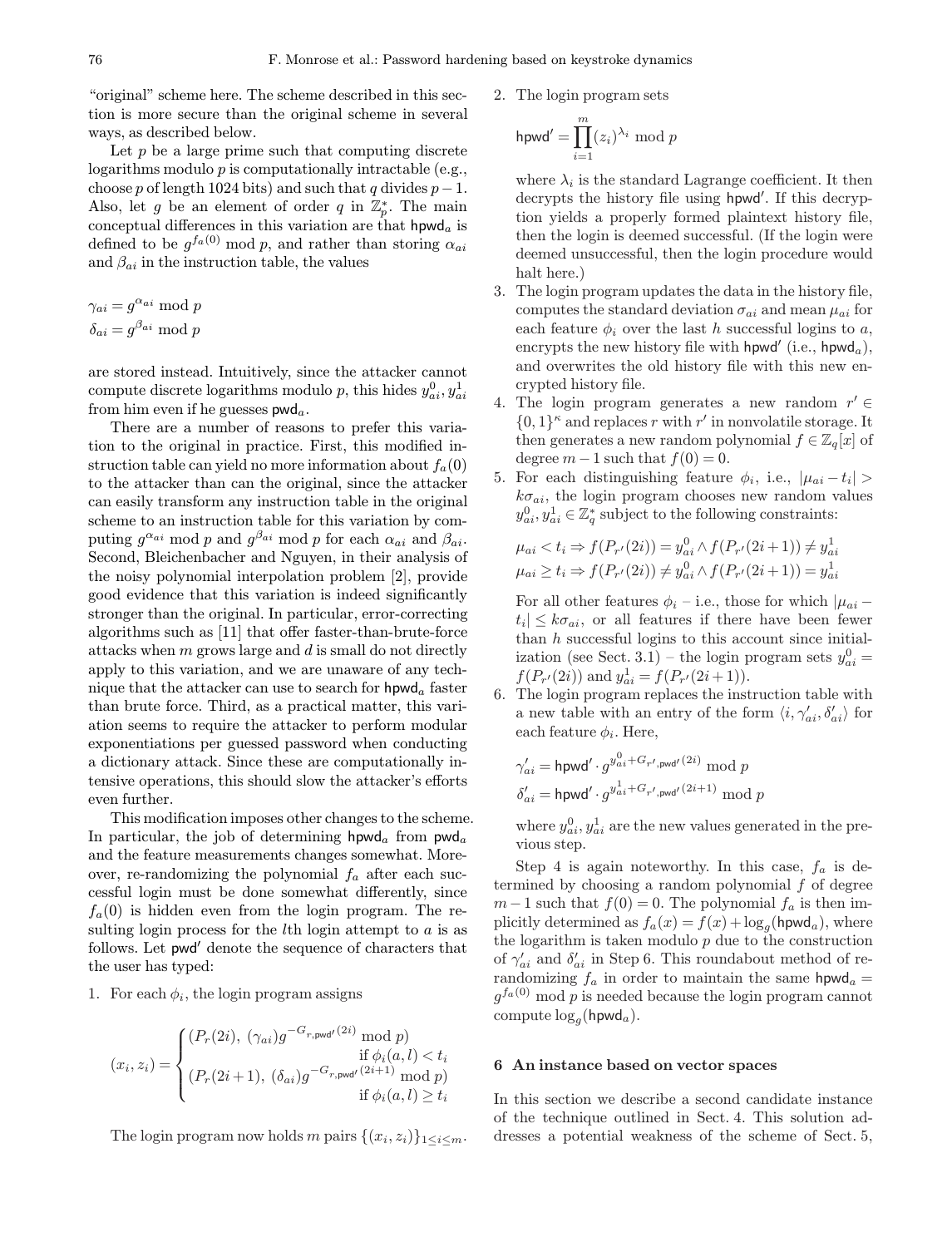namely that any  $m$  of the  $2m$  values in the instruction table could conceivably be used to reconstruct  $h \text{pwd}_a$ . That is, the attacker need not limit his attempts at reconstructing  $h$ pwd<sub>a</sub> to those involving one value from each row of the table since, for example, the topmost m values in the instruction table could be used to reconstruct hpwd<sub>a</sub> if none of the first  $m/2$  features are distinguishing. It would seem that our technique could be strengthened if the secret sharing scheme used to populate the table would allow reconstruction only with one value from each row. Here we present such a secret sharing scheme and the corresponding instance of our method.

## 6.1 A secret sharing scheme based on vector spaces

We first briefly present the secret sharing scheme based on vector spaces that we use in our construction. Vector-space secret sharing schemes have been studied extensively (e.g., [4]). The scheme presented here is based on similar ideas, though it is tuned for use in our application. For example, this sharing scheme requires no information other than the shares to reconstruct the secret; i.e., no additional "public information" is needed. Moreover, the m pairs of shares  $\{s_i^0, s_i^1\}_{1 \le i \le m}$ are constructed from the secret  $s \in \mathbb{Z}_q^*$  so that s can be reconstructed from a set of shares if and only if that set contains one share from each pair. That is, in secret sharing parlance, the access structure is  $\Gamma =$  $\{\{s_i^{b(i)}\}_{1\leq i\leq m} \mid b\in\mathcal{T}\}\$ , which corresponds precisely to our needs in this application. The secret sharing scheme works as follows:

- 1. The dealer<sup>3</sup> chooses random, linearly independent (column) vectors  $\underline{w}_1^0, \ldots, \underline{w}_m^0 \in \mathbb{Z}_q^m$ such that  $s = \det(\underline{w}_1^0, \dots, \underline{w}_m^0) \bmod q.$
- 2. The dealer computes m random vectors  $\underline{u}_1, \ldots, \underline{u}_m$  so that

$$
\forall b \in \mathcal{T} : \det(\underline{u}_1^{b(1)}, \dots, \underline{u}_m^{b(m)}) \equiv 1 \bmod q \tag{1}
$$

where

$$
\underline{u}_i^{b(i)} = \begin{cases} \underline{e}_i & \text{if } b(i) = 0\\ \underline{u}_i & \text{if } b(i) = 1 \end{cases}
$$

and  $\underline{e}_i$  is the unit vector with a 1 in position i and 0 in all other positions.

- 3. The dealer computes vectors  $\underline{w}_1^1, \dots, \underline{w}_m^1 \in \mathbb{Z}_q^m$  as  $\underline{w}_i^1 = (\underline{w}_1^0, \ldots, \underline{w}_m^0) \cdot \underline{u}_i$ , with all computations performed modulo q.
- 4. Each share  $s_i^j$  is defined as  $s_i^j = \underline{w}_i^j$ .

An efficient algorithm to generate  $\underline{u}_1, \dots, \underline{u}_m$  so that they contain significant randomness and satisfy (1) is as follows. The dealer first chooses an upper-triangular

matrix  $U' = (\underline{u}'_1, \dots, \underline{u}'_m)$  that has 1 for each diagonal element and random elements of  $\mathbb{Z}_q$  above the diagonal. Then the dealer sets  $(\underline{u}_1, \dots, \underline{u}_m) = \Pi \cdot U' \cdot \Pi^{-1}$  where  $\Pi=(\underline{\pi}_1,\ldots,\underline{\pi}_m)$  is any permutation matrix (i.e., the identity matrix with columns permuted). For the purposes of secret sharing alone, setting  $\Pi$  to be the identity matrix suffices. In Sect. 6.2, however, we will tune  $\Pi$  for our application.

**Theorem 1.** The scheme in Steps  $1-\frac{1}{4}$  is a secret sharing scheme for access structure Γ.

*Proof.* First we show that for any  $b \in \mathcal{T}$ , the secret s can be reconstructed from  $\{s_i^{b(i)}\}_{1\leq i\leq m}$  by arranging the vectors  $\underline{w}_i^{b(i)}$  in ascending order of i in a matrix and computing the corresponding determinant:

$$
det(\underline{w}_1^{b(1)}, \dots, \underline{w}_m^{b(m)}) \mod q
$$
  
= 
$$
det(\underline{w}_1^0, \dots, \underline{w}_m^0) \cdot det(\underline{u}_1^{b(1)}, \dots, \underline{u}_m^{b(m)}) \mod q
$$
  
= 
$$
det(\underline{w}_1^0, \dots, \underline{w}_m^0) \mod q
$$
  
= 
$$
s \mod q
$$

We now prove that given any set of shares that contains neither  $\underline{w}_l^0$  nor  $\underline{w}_l^1$ , for some l, any element of  $\mathbb{Z}_q^*$ remains possible for the secret. Let  $u_{i,j}$  denote the *i*th element of  $\underline{u}_i$ . By the construction above,

$$
u_{l,j} \cdot \underline{w}_l^0 = \underline{w}_j^1 - \sum_{\substack{1 \le i \le m \\ i \ne l}} u_{i,j} \cdot \underline{w}_i^0 \bmod q \tag{2}
$$

for any  $j \neq l$  (and  $1 \leq j \leq m$ ). Let  $\hat{u}_{l,j}, \ j \neq l$ , and  $\hat{w}_l^0$ be values that satisfy (2) for  $j \neq l$  when  $u_{l,j} = \hat{u}_{l,j}$ and  $\underline{w}_l^0 = \underline{\hat{w}}_l^0$ . Such values must exist due to the construction of the shares. Then for any  $x \in \mathbb{Z}_q^*$ , setting  $u_{l,j} = \hat{u}_{l,j} \cdot x^{-1} \mod q, \ j \neq l, \text{ and } \underline{w}_l^0 = \underline{\hat{w}}_l^0 \cdot x \mod q \text{ also}$ satisfies (2) for  $j \neq l$ . Since  $s = \det(\underline{w}_1^0, \dots, \underline{w}_m^0) \mod q$ and since

$$
\det(\underline{w}_1^0, \dots, \underline{\hat{w}}_l^0 \cdot x, \dots, \underline{w}_m^0) \bmod q
$$
  
=  $x \cdot \det(\underline{w}_1^0, \dots, \underline{\hat{w}}_l^0, \dots, \underline{w}_m^0) \bmod q$ 

it follows that any element of  $\mathbb{Z}_q^*$  remains possible for the secret.  $\Box$ 

#### 6.2 Hardened password generation based on vector spaces

In this method,  $h$ pwd<sub>a</sub> is expressed as the determinant of a matrix over  $\mathbb{Z}_q$ , where q is chosen as in Sect. 5. Specifically, when an account is initialized,  $m$  linearly independent (column) vectors  $\underline{v}_{a1}, \ldots, \underline{v}_{am} \in \mathbb{Z}_q^m$  are chosen at random from  $\mathbb{Z}_q^m$ . The hardened password is hpwd<sub>a</sub> =  $\det(\underline{v}_{a1},\ldots,\underline{v}_{am})$  mod q. The instruction table initially contains an entry of the form  $\langle i, \underline{\alpha}_{ai}, \underline{\beta}_{ai} \rangle$  for each feature  $\phi_i$ , where

$$
\begin{aligned} \underline{\alpha}_{ai} &= \underline{v}_{ai} + G_{r,\text{pwd}_a}(2i) \bmod q\\ \underline{\beta}_{ai} &= \underline{v}_{ai} + G_{r,\text{pwd}_a}(2i+1) \bmod q \end{aligned}
$$

<sup>3</sup> Secret sharing schemes are often presented in terms of a dealer who creates and distributes shares of the secret. We adopt this terminology for this section.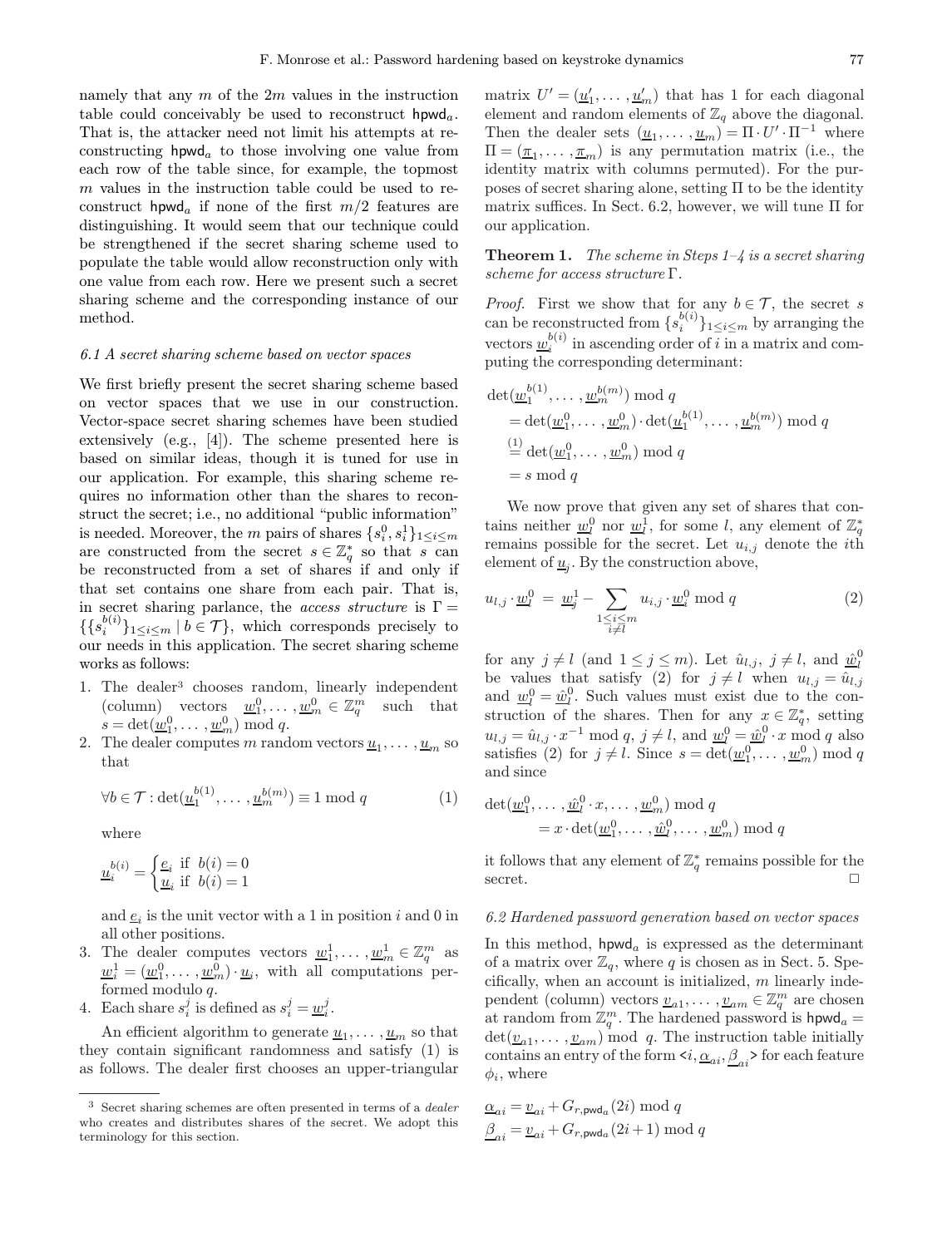where r is chosen randomly from  $\{0,1\}^{\kappa}$  and stored in nonvolatile storage, and  $G$  is a pseudorandom function family such that for any  $K, G_K: \mathbb{Z}_q \to \mathbb{Z}_q^m$ . Note that at initialization, and more generally when there are no distinguishing features, the "shares" in  $\alpha_{ai}$  and  $\beta_{ai}$  are the same (albeit encrypted under different outputs from  $G_{r,\text{pwd}_a}$ . This is reasonable since when there are no distinguishing features, our approach offers no additional security over that offered by  $\mathsf{pwd}_a$ .

The login process for the  $l$ th login attempt to  $a$  is as follows. Let pwd' denote the sequence of characters that the user has typed:

1. For each  $\phi_i$ , the login program assigns

$$
\underline{v}_i = \begin{cases} \underline{\alpha}_{ai} - G_{r,\text{pwd}'}(2i) \bmod q & \text{if } \phi_i(a,l) < t_i \\ \underline{\beta}_{ai} - G_{r,\text{pwd}'}(2i+1) \bmod q & \text{if } \phi_i(a,l) \ge t_i \end{cases}
$$

The login program now holds m vectors  $\{\underline{v}_i\}_{1\leq i\leq m}$ .

- 2. The login program decrypts the history file, once with  $\det(\underline{v}_1,\ldots,\underline{v}_m)$  mod q and once with  $-\det(\underline{v}_1,\ldots,$  $v_m$ ) mod q. If either of these decryptions yields a properly formed plaintext history file, then the login program sets hpwd' to be whichever of  $\pm \det(\underline{v}_1,\ldots,$  $v_m$ ) mod q successfully decrypted the history file. If neither decryption yielded a properly formed history file, then the login is deemed unsuccessful and the login procedure halts here.
- 3. The login program updates the data in the history file, computes the standard deviation  $\sigma_{ai}$  and mean  $\mu_{ai}$  for each feature  $\phi_i$  over the last h successful logins to a, and the feature descriptor  $b_a$  for this account. The login program encrypts the new history file with hpwd' (i.e.,  $h$ pwd<sub>a</sub>), and overwrites the old history file with this new encrypted history file.
- 4. The login program generates a new random  $r' \in$  $\{0,1\}^{\kappa}$  and replaces r with r' on stable storage. It then generates new random, linearly independent vectors  $\underline{w}_1, \ldots, \underline{w}_m \in \mathbb{Z}_q^m$  such that  $\det(\underline{w}_1, \ldots, \underline{w}_m)$  mod  $q =$  hpwd'.
- 5. The login program takes one of the following two steps, depending on whether there are distinguishing features:
	- (a) If there are no distinguishing features, then the login program sets  $\underline{v}_{ai}^0 = \underline{v}_{ai}^1 = \underline{w}_i$  for each  $1 \leq$  $i \leq m$ .
	- (b) Otherwise, the login program generates new random vectors  $\underline{u}_1, \ldots, \underline{u}_m \in \mathbb{Z}_q^m$  such that

$$
\forall b \in \mathcal{T}(b_a) : \det(\underline{u}_1^{b(1)}, \dots, \underline{u}_m^{b(m)}) \equiv \pm 1 \bmod q \ (3)
$$

where

$$
\underline{u}_i^{b(i)} = \begin{cases} \underline{e}_i & \text{if } b(i) = 0\\ \underline{u}_i & \text{if } b(i) = 1 \end{cases}
$$

and  $\underline{e}_i$  is the unit vector with a 1 in position  $i$  and a 0 in all other positions. Then for each

distinguishing feature  $\phi_i$ , the login program chooses new random vectors  $\underline{v}_{ai}^0, \underline{v}_{ai}^1 \in \mathbb{Z}_q^m$  subject to the following constraints, where  $W =$  $(\underline{w}_1,\ldots,\underline{w}_m)$ :

$$
\mu_{ai} < t_i \Rightarrow \underline{v}_{ai}^0 = \underline{w}_i \land \underline{v}_{ai}^1 \neq W \cdot \underline{u}_i
$$
\n
$$
\mu_{ai} \geq t_i \Rightarrow \underline{v}_{ai}^0 \neq \underline{w}_i \land \underline{v}_{ai}^1 = W \cdot \underline{u}_i
$$

For all other features  $\phi_i$  – that is, those for which  $|\mu_{ai} - t_i| \leq k\sigma_{ai}$  – the login program sets  $\underline{v}_{ai}^0 = \underline{w}_i$  and  $\underline{v}_{ai}^1 = W \cdot \underline{u}_i$ .

6. The login program replaces the instruction table with a new table with an entry of the form  $\langle i, \underline{\alpha}'_{ai}, \underline{\beta}'_{ai} \rangle$  for each feature  $\phi_i$ . Here

$$
\begin{aligned}\n\underline{\alpha}'_{ai} &= \underline{v}_{ai}^0 + G_{r',\text{pwd}'}(2i) \bmod q \\
\underline{\beta}'_{ai} &= \underline{v}_{ai}^1 + G_{r',\text{pwd}'}(2i+1) \bmod q\n\end{aligned}
$$

where  $\underline{v}_{ai}^0, \underline{v}_{ai}^1$  are the new vectors generated in the previous step.

To perform Step 4 efficiently, the dealer can select any factorization hpwd' =  $\prod_{i=1}^{2m} \eta_i \mod q$  of hpwd'. Then the dealer sets  $(\underline{w}_1, \ldots, \underline{w}_m) = T_{\mathsf{up}} \cdot T_{\mathsf{lo}} \text{ mod } q$ , where  $T_{\mathsf{lo}}$ ,  $T_{\mathsf{up}}$ satisfy  $T_{\text{lo}}[i, j] = T_{\text{up}}[j, i] = 0$  for  $1 \leq i < j \leq m$ ,  $T_{\text{lo}}[i, j]$ and  $T_{\text{up}}[j, i]$  are random elements of  $\mathbb{Z}_q$  for  $1 \leq j < i \leq m$ , and  $\{T_{\text{lo}}[i, i], T_{\text{up}}[i, i]\}_{1 \leq i \leq m} = \{\eta_i\}_{1 \leq i \leq 2m}$ .

The vectors  $\underline{u}_1,\ldots,\underline{u}_m$  can be computed efficiently as described in Sect. 6.1. The construction is tuned to the application by allowing  $\pm 1$  for the diagonal entries of  $U'$ and choosing the permutation matrix Π subject to the constraint that if  $\phi_{i_1}, \ldots, \phi_{i_d}$  are the distinguishing features for this account, then  $\{\underline{\pi}_j\}_{1\leq j\leq d} = \{\underline{e}_{i_j}\}_{1\leq j\leq d}$ . In particular, this stipulation ensures (with high probability) that  $\underline{v}_{ai}^0 \neq \underline{v}_{ai}^1$  for each  $1 \leq i \leq m$  when created in Step 5b.

A property of this scheme is that when an off-line attacker decrypts the instruction table with a candidate password pwd' to yield vectors  $\{\hat{v}_{ai}^0, \hat{v}_{ai}^1\}_{1 \le i \le m}$ , the only combinations of these vectors that could conceivably yield hpwd<sub>a</sub> are of the form  $\det(\hat{\underline{v}}_a^{b(1)}, \dots, \hat{\underline{v}}_{am}^{b(m)}) \bmod q$ for some  $b \in \mathcal{T}$ . That is, not any combination of m vectors holds the possibility of generating  $h \text{pwd}_a$ .

As in Sect. 5, the security of this scheme against an offline attacker depends most directly on how quickly the attacker can distinguish the cases  $\mathsf{pwd}' = \mathsf{pwd}_a$  and  $\mathsf{pwd}' \neq \mathsf{pwd}_a$ . When an attacker decrypts the instruction table with a password  $\mathsf{pwd}' \neq \mathsf{pwd}_a$ , the result will be  $2m$ random vectors. If  $\mathsf{pwd}' = \mathsf{pwd}_a$ , however, the table may have more structure. For example, if  $\mathsf{pwd}' = \mathsf{pwd}_a$  and there is only one distinguishing feature  $\phi_i$ , then  $\hat{v}_{ai}^1$  will be expressible as a linear combination of  $\hat{v}_{ai}^0$  and either  $\hat{v}_{aj}^0$  or  $\hat{v}_{aj}^1$  for some  $j \neq i$  (due to our construction of  $\underline{u}_1, \ldots, \underline{u}_m$ above). In general, whether there is enough additional structure for the attacker to efficiently exploit depends on the number and distribution of distinguishing features.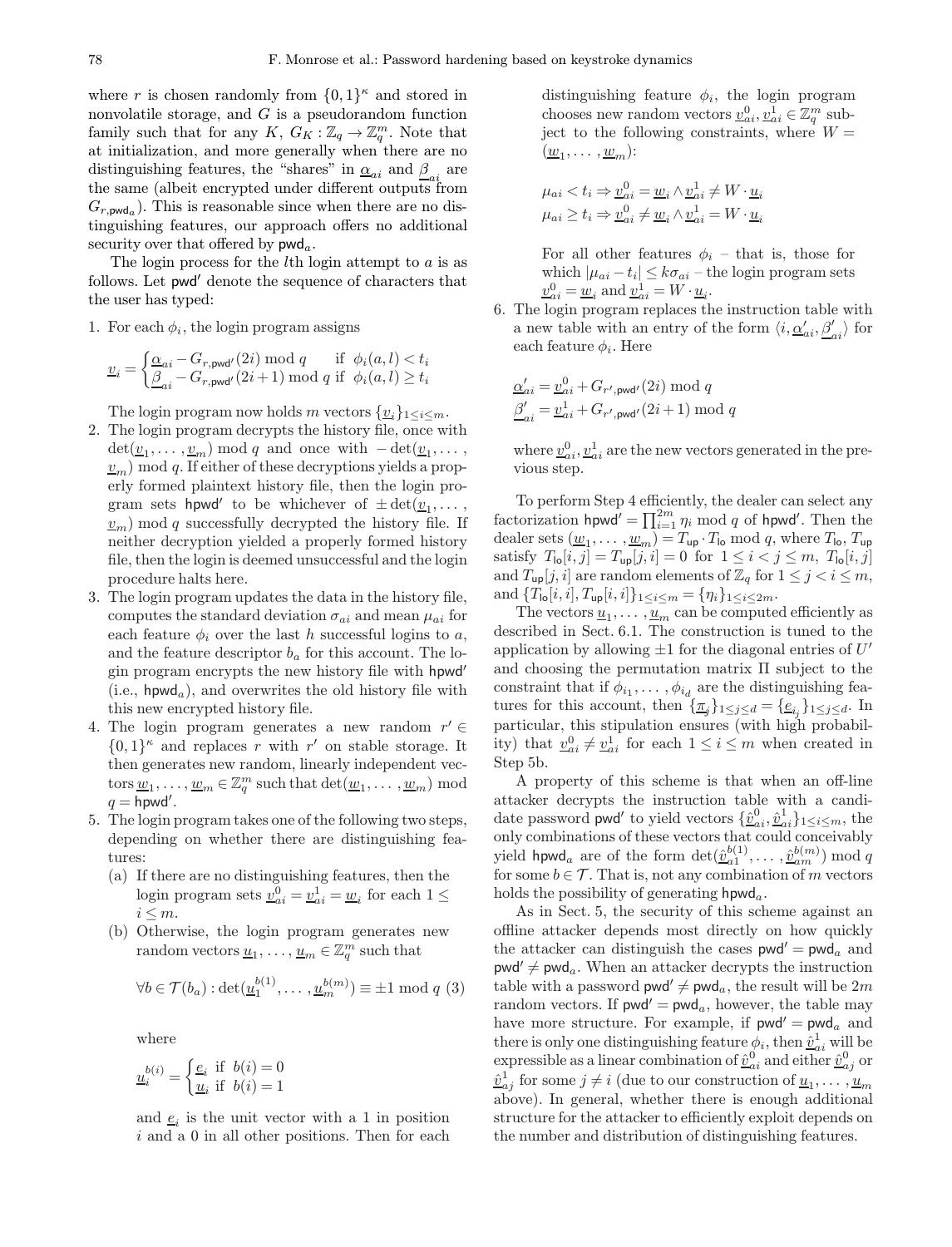# 7 Implementation

We have implemented the method of Sect. 5.4 to experiment with our techniques. Our implementation provides three types of functions: initialization, login, and recovery. Initialization is implemented as previously described. Login differs from the description in Sect. 5.4 by correcting a limited number of errors in the user's typing (see Sect. 4). Specifically, the algorithm BuildHpwd that attempts to generate  $h \text{pwd}_a$  is shown in Fig. 1. In the *l*th login attempt, the parameters to this algorithm are the entered password pwd', a (total) feature descriptor b defined by

$$
b(i) = \begin{cases} 0 & \text{if } \phi_i(a, l) < t_i \\ 1 & \text{if } \phi_i(a, l) \ge t_i \end{cases}
$$

and a maximum number maxErrors of errors to correct. The algorithm then performs a reconstruction corresponding to each total feature descriptor  $b'$  that differs from b on at most maxErrors values, i.e., such that the Hamming distance between  $b$  and  $b'$  is at most maxErrors. (In Fig. 1, the Hamming distance between  $b$  and  $b'$ is denoted by  $distance(b, b')$ , and the result of reconstructing according to b' is denoted reconstruct( $\{s_i^{b'(i)}\}_{1\leq i\leq m}$ ).) Note that these feature descriptors  $b'$  are examined in order of increasing Hamming distance from b. In this way, the algorithm quickly completes when b extends or is similar to the account's feature descriptor as computed during the previous successful login.

This design of BuildHpwd also renders it useful as a recovery routine. Recovery is intended for use in circumstances where the user finds herself unable to generate her correct hardened password after repeated attempts, due to a sharp change in her typing patterns. We show in Sect. 8 that this should be a rare occurrence for an appropriately tuned system, but it is nevertheless one that must be anticipated. The BuildHpwd algorithm can be used as a recovery algorithm by setting  $maxErrors = m$ ; that is, the recovery program decrypts all instruction table entries using the password  $\mathsf{pwd}_a$ (provided by the user) and then exhaustively searches to find hpwd<sub>a</sub>. Again, because BuildHpwd examines feature descriptors  $b'$  in order of increasing Hamming dis-

```
function BuildHpwd(pwd', b, maxErrors) {
      decrypt instruction table with pwd' to yield shares \{s_i^0, s_i^1\}_{1 \leq i \leq m}for errors = 0 \dots max Errors {
             for each b' such that distance(b, b') = errors {
                    hpwd \leftarrow reconstruct(\{s_i^{b'(i)}\}_{1 \le i \le m})if (hpwd decrypts history file successfully)
                           return hpwd
             \mathcal{P}ł
      return 0 /* failure */
```
Fig. 1. Algorithm for building hpwd

tance from b, recovery will succeed quickly when a user types similarly to how she previously typed the password. Other recovery techniques are possible, such as additionally storing the hardened password encrypted under a much stronger secret that can be accessed only with administrator assistance or with an additional hardware token.

In experimenting with this implementation, we have found that our techniques should be accompanied by user education regarding the fact that the user's typing patterns are being taken into account in the login process. In particular, a user should be instructed that when she fails to log in the first time, she should avoid the temptation to type the password particularly slowly or methodically on the second try, as people often do for normal password logins. Rather, the user should simply attempt to type the password as she normally would.

#### 8 Empirical analysis

In order to evaluate the viability of our approach, we developed and deployed an experiment to collect password typing measurements from users. Specifically, we replaced the basic-auth function of a Netscape Enterprise Server 3.0 in active use with an implementation that uses a Java applet to record each user's keystroke features (keystroke durations and latencies between keystrokes) when typing her password. On this web server, all privileged users used the same password to access the password-protected pages. This provided an interesting case study, since it enabled a direct comparison of user typing behavior on the same password. The password used in this experiment had eight characters (i.e.,  $m = 15$ ), but because it may still be in active use, we cannot disclose it here. Login measurements were recorded for approximately 6 months. For the discussion in this section, we use data gathered from the 20 users for which we have at least 5 logins recorded in which she typed the correct text password on her usual keyboard, as reported by the user. In total, this analysis is based on 481 recorded logins, in all of which the user typed the correct password.

The goal of our experiment was to empirically evaluate the number of distinguishing features for the average user, the entropy of users' distinguishing features, and the false negative rate associated with our technique. The number of distinguishing features for the average user is important because the strength of our proposal is enhanced if the number d of distinguishing features for a user is large relative to the number m of features overall. However, this alone is not enough to ensure that our scheme offers a significant increase in security. To see why, suppose for an extreme case that all users could be partitioned into "slow typists" and "fast typists": slow typists have the property that for any of their distinguishing features  $\phi_i$ ,  $\mu_{ai} > t_i$  (where a is the user's account), and fast typists have the property that  $\mu_{ai} < t_i$  for all of their distinguishing features  $\phi_i$ . Then even if all of an account's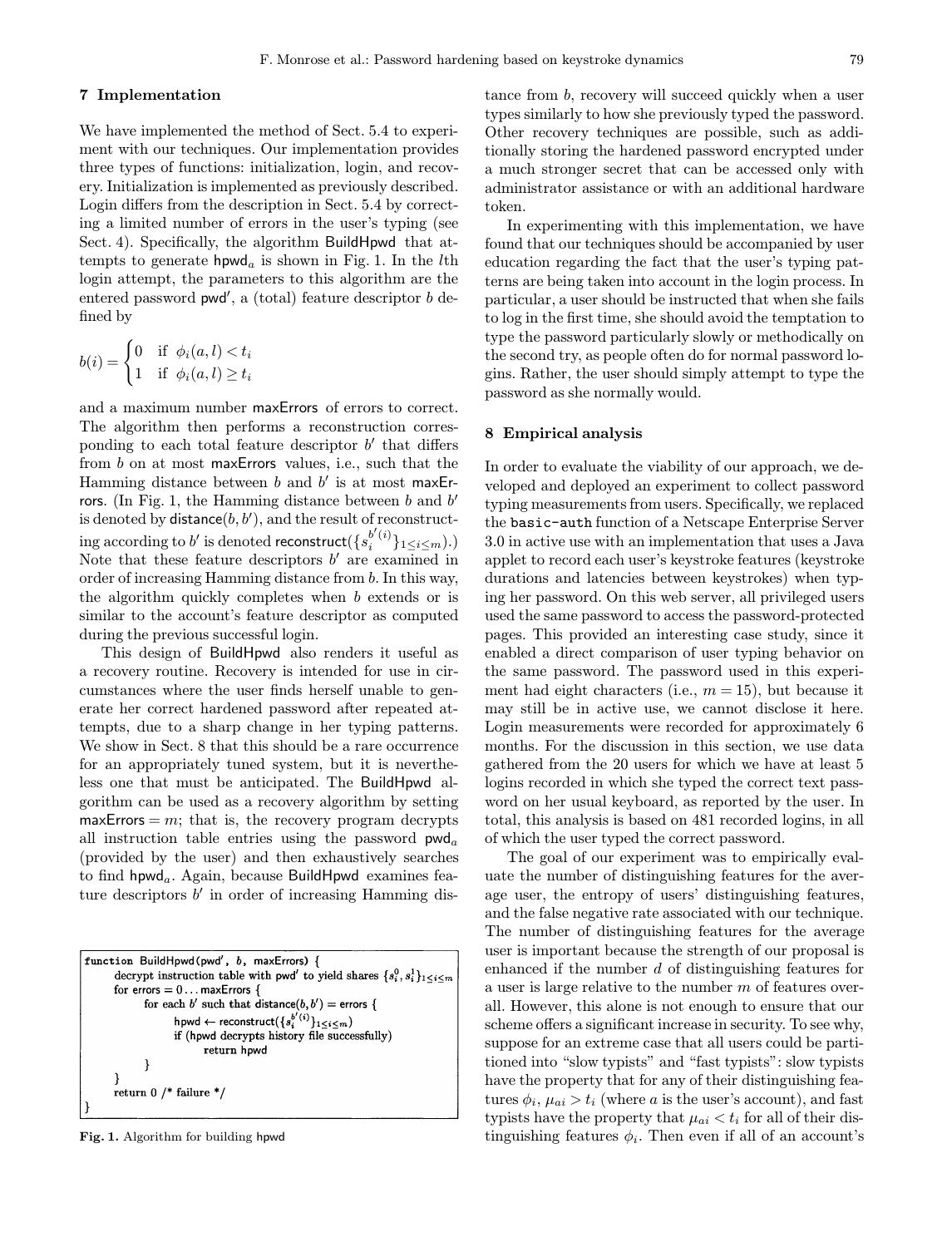features are distinguishing, the attacker needs to examine only two possibilities upon guessing a password pwd' - the values in the first column of the (decrypted) instruction table, and the values in the second column. Consequently, the entropy of users' distinguishing features (defined below) is at least as important to our scheme as the number of distinguishing features.

The false negative rate measured in our experiments is the percentage of login attempts by the legitimate user that would have failed to generate the correct hardened password, due to variations in the measured features of her typing. Clearly the false negative rate is essential to evaluating the usability of our technique. For completeness, we also evaluate the false positive rate, calculated as the percentage of impersonations per login (i.e., the percentage of accounts other than the user's own to which each login would have succeeded), averaged over all logins by all users. The false positive rate is a common measure of biometric techniques, but again is not of primary concern to us here; see Sect. 3.2.

We evaluated these measurements for varying values of k, where a feature  $\phi_i$  is distinguishing if  $|\mu_{ai} - t_i| > k\sigma_{ai}$ (see Sect. 3.1), and for varying numbers of error corrections (the maxErrors parameter of Fig. 1). In general, a lower value of k increases the number of distinguishing features per user and thus increases the sensitivity of the login to user typing patterns. On the other hand, a higher value of k makes it easier for the user to log in, but tends to decrease the number of distinguishing features per user.

To simplify our analysis, all of the recorded logins for an account a were used to compute  $\mu_{ai}$  and  $\sigma_{ai}$ . In particular, we ignored the parameter  $h$ . A side effect of this simplification is that unlike varying  $k$ , varying the number of errors corrected does not impact our computed entropy measurement or the average number of distinguishing features for given values for  $t_1, \ldots, t_m$ . Varying the number of errors corrected does, however, factor into our calculation of false positives and false negatives.

# 8.1 Entropy due to keystrokes

Fundamental to our empirical evaluation is the measure of keystroke entropy we chose, which we now describe. As described above, all users employ the same password in our experiments. Intuitively, our measure of entropy should capture the amount of remaining uncertainty present in  $h$ pwd<sub>a</sub> for a randomly chosen account  $a$ .

More specifically, we would like to compute the entropy of the feature descriptor of a randomly chosen account. However, this is complicated by the fact that a feature descriptor may (and typically will) have undefined values. For example, suppose that  $|A| = m$ , that each account has only a single distinguishing feature, and that no feature is distinguishing for two accounts. Then the Shannon entropy of the feature descriptor of a randomly chosen account a would seem to be at least  $\log m$ , due to the uncertainty in the position  $i$  of the account's distinguishing feature (i.e.,  $b_a(i) \neq \perp$ ). Nevertheless, an attacker knowing  $\mathsf{pwd}_a$  need only attempt to reconstruct hpwd<sub>a</sub> using at most two different (total) feature descriptors, for example, b such that  $b(i) = 0$  for each  $1 \leq i \leq m$ , and b such that  $b(i) = 1$  for each  $1 \leq i \leq m$ .<sup>4</sup>

As a tool to better capture the entropy available due to keystrokes, we define a *cover* to be a function  $C$  from accounts to total feature descriptors such that  $\mathcal{C}(a) \in$  $\mathcal{T}(b_a)$ . That is, a cover maps each account a with feature descriptor  $b_a$  to a (total) feature descriptor that extends  $b_a$ . Given a cover, we can evaluate the entropy of  $\mathcal{C}(a)$  under a random choice of a, in a way that will be defined below. We then choose a cover that minimizes this entropy, and take this cover's entropy as "the entropy due to keystrokes". This provides a more conservative evaluation of the entropy due to keystrokes, because multiple accounts can map to the same total feature descriptor under  $C$ . So, in the example of the previous paragraph, all accounts can map to at most two such descriptors.

Guessing entropy [5, 21] is a natural way to define the entropy of a cover. Let  $\text{Img}(\mathcal{C}) = \{b \mid \exists a \in A : \mathcal{C}(a) = \emptyset\}$ b}, and  $w_{\mathcal{C}}(b) = |\{a \in A \mid \mathcal{C}(a) = b\}|/|A|$ . If we denote  $\text{Img}(\mathcal{C}) = \{b_1, \ldots, b_l\}$  such that  $w_{\mathcal{C}}(b_1) \geq w_{\mathcal{C}}(b_2) \geq \ldots \geq$  $w_{\mathcal{C}}(b_l)$ , then the guessing entropy of the cover C is

$$
E_{\mathcal{C}} = \sum_{i=1}^{|{\rm Im}\text{g}(\mathcal{C})|} (i \cdot w_{\mathcal{C}}(b_i))
$$

Intuitively, the guessing entropy is the expected number of feature descriptors in  $\text{Img}(\mathcal{C})$  that an attacker would need to examine (and perform the corresponding reconstruction) to find  $h$ pwd<sub>a</sub> for a randomly chosen account a. Moreover, this expected value supposes that the attacker knows the "weight"  $w_c(b)$  of each element in  $\text{Img}(\mathcal{C})$ (plus the password itself) and thus examines elements of  $\text{Img}(\mathcal{C})$  in an optimal order to minimize this expected value. As described above, in the worst case an attacker will know Img( $C$ ) and  $w_c$  for a cover C that minimizes  $E_{\mathcal{C}}$ , and so it is this cover we use in our computations of Sect. 8.2. In practice, however, it is unlikely that an attacker could know such a cover, and so we believe our analysis to be very conservative.

## 8.2 Performance evaluation

Our analysis methodology consisted of the following steps for each value of  $k$ . We first found values  $D$  and  $L$  that

<sup>4</sup> This example also illustrates that the use of pattern classifiers that aim to separate a population given some similarity measure (e.g., linear discriminant analysis; see [7]) would not necessarily yield good results for our purposes. That is, in the example above the distinguishing feature for each account could be used by a classifier to perfectly separate the population. Nevertheless, our scheme would not leverage this separation to make the attacker's task more difficult, since again the attacker need only attempt two different feature descriptors.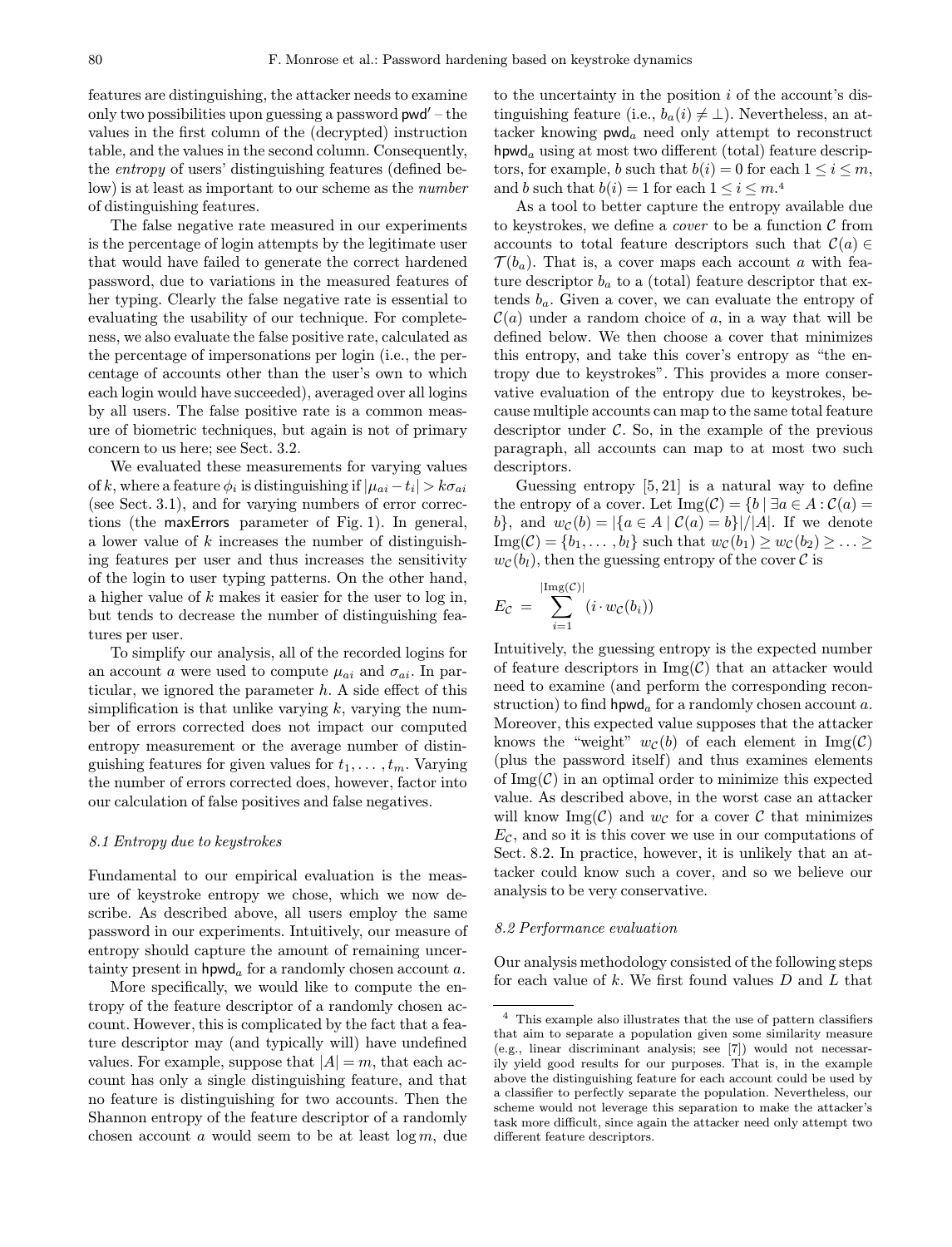maximized the guessing entropy, when  $t_i = D$  for each duration feature  $\phi_i$  and when  $t_i = L$  for each latency feature  $\phi_i$ . More specifically, for each pair of candidate integer values D and L in the ranges  $50 \text{ ms} \leq D \leq 150 \text{ ms}$  and  $50 \,\mathrm{ms} \leq L \leq 150 \,\mathrm{ms}$ , we computed the feature descriptor for each account and a cover  $C$  for these feature descriptors with minimum guessing entropy. We then chose a pair  $D, L$  that resulted in the highest guessing entropy from this calculation. We thereby captured the guessing entropy faced by the attacker in the case that the system was configured with optimal values of D and L.

False negatives were computed by calculating the percentage of each account's logins that would have failed in logging into that user's account, given these values of D, L and a number of error corrections. False positives were computed by calculating the average percentage of impersonations per login given these values of  $D$  and  $L$ and a number of error corrections. If there were multiple  $D, L$  pairs that yielded the same maximum guessing entropy as computed above, then  $D$  and  $L$  were chosen from among them as the pair yielding the smallest sum of false positives and false negatives. The average number of distinguishing features d per user given  $k, D$ , and  $L$  was then computed. Note that even though the number of error corrections is not factored into the calculation of the number of distinguishing features for a given set of  $k, D$ , and  $L$ values, it does factor into the calculation of false negatives and positives, and consequently into the choice of the best D and L. This results in a different curve per number of error corrections for the average number of distinguishing features for the best  $D, L$  pair. These curves are are qualitatively the same, however, and so Fig. 3 shows the average of these curves over the cases of 0–3 corrections.

The results of this analysis are shown in subsequent figures. In Fig. 2, the guessing entropy is shown for values of k ranging from 0.1 to 0.65. Note that the choice of  $k =$ 0.1 yields a guessing entropy of 10.5, which is the maximum possible guessing entropy given the number of users (20) in our study. Moreover, this choice yields roughly 14 distinguishing features for the average account, as shown in Fig. 3. Naturally, the entropy and number of distinguishing features decreases as  $k$  increases.



Fig. 2. Guessing entropy as a function of  $k$ 



Fig. 3. Average number of distinguishing features

The implications of these numbers become clear only in light of the false negative curves for varying values of k and varying numbers of error corrections. These curves are shown in Fig. 4. Each of these four graphs shows the false negative percentages for a fixed number of error corrections. Again, for completeness, false positive curves are also included.

Figure 4 demonstrates that the value of  $k$  yielding a reasonable false negative rate when there are no error corrections is very large, and indeed beyond the range of analysis that we were able to complete. For such a large value of  $k$ , there will tend to be few distinguishing features per account and low entropy associated with keystroke patterns; see Figs. 2 and 3. Consequently, we conclude that correcting no errors (and similarly, one error) is a suboptimal approach. In examining the graphs for three error corrections, we see that the false negative rate is under 10% in the vicinity of  $k = 0.2$ . This is a reasonable false negative rate that is coupled with high guessing entropy; see Fig. 2. Therefore, choosing a small value for  $k$  and correcting for three errors would seem to be a good configuration for our system.

We reiterate that the false positive curves in Fig. 4 are of little interest to us here (see Sect. 3.2). They do, however, show why we do not rely on keystroke patterns alone to authenticate users. Indeed, in the configurations we suggest above – for example,  $k = 0.2$  and correcting three errors – the false positive rate is greater than 20%. Thus we do not employ keystrokes alone, but rather simply use them to augment the strength of passwords.

In the analysis above, we chose a  $D, L$  pair based on data that had been collected previously, and then computed various statistics using this pair. Since in practice D and L need to be set in advance of use, a natural question is how difficult it is to choose close-tooptimal values for  $D$  and  $L$ . To address this issue we illustrate in Fig.  $5$  how guessing entropy varies with  $D$ and L. There are two relevant points illustrated. First, there are significant ranges for both  $D$  and  $L$  that yield substantial guessing entropy. That is, guessing entropy does not appear highly sensitive to small variations of  $D$  and  $L$ . As a result, in practice it should be sim-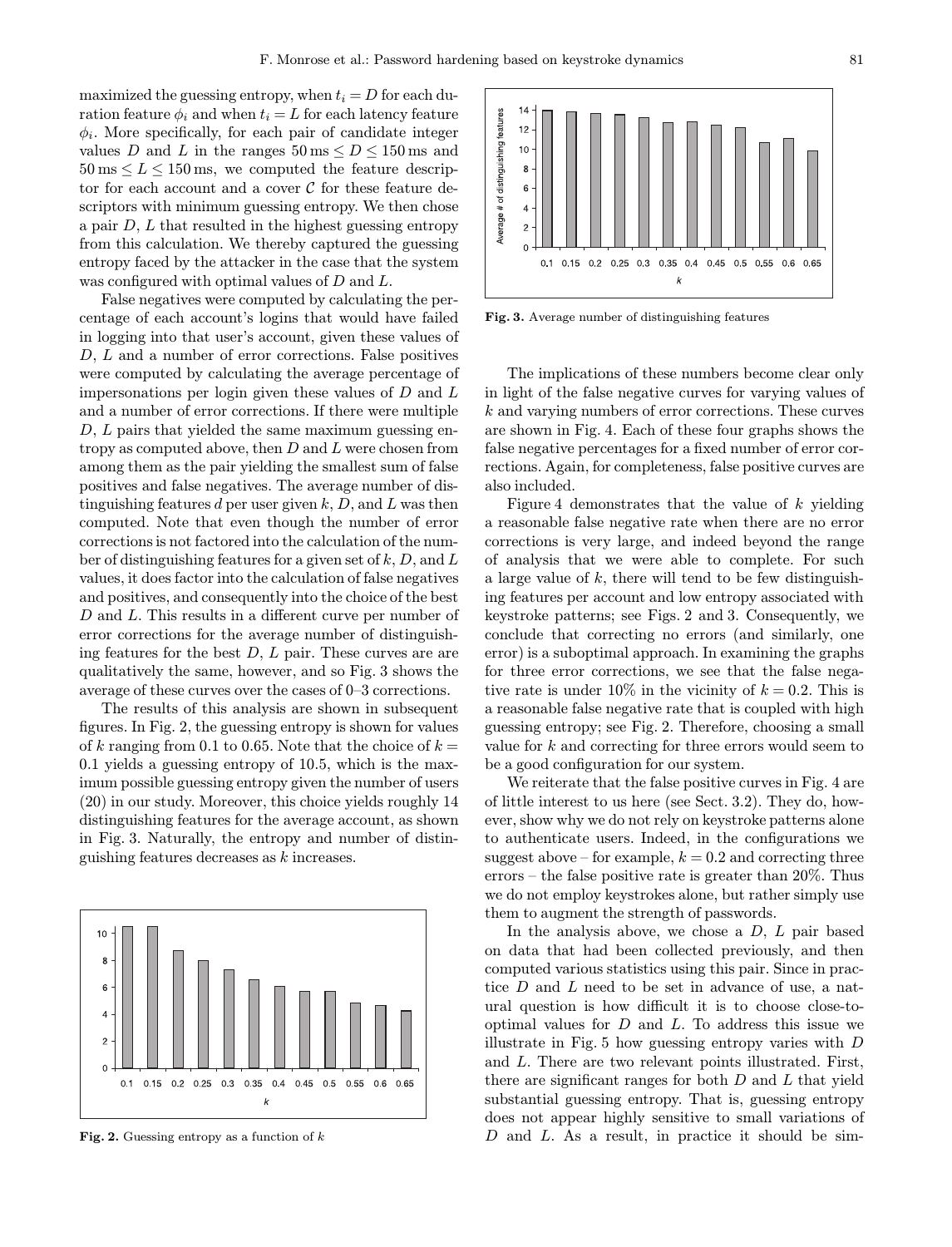

Fig. 4. False positive (FP) and false negative (FN) percentages

ple to choose  $D$  and  $L$  that yield significant entropy: our data suggests that  $90 \text{ ms} \le D, L \le 110 \text{ ms}$  should suffice. Second, the guessing entropy is more sensitive to variations in  $D$  than in  $L$ . This is consistent with previous works that have found keystroke durations to be more variable among users than keystroke latencies (e.g., [27]).



Fig. 5. Guessing entropy as a function of  $D$  and  $L$ 

We remind the reader that all of the foregoing analysis is based on a relatively small trial of our techniques: 20 users, 481 logins, and 1 password. It is thus difficult to draw firm conclusions as to the effectiveness of our techniques, and further trials are thus appropriate. That said, all evidence in our trial suggests that our techniques offer significantly improved security and adequate usability.

# 9 Conclusion

We have presented a novel approach for hardening passwords by exploiting the keystroke dynamics of users. Our approach enables the generation of a long-term secret (the hardened password) that can be tested for login purposes or used for encryption of files, entry to a virtual private network, etc. Our technique increases the time that it would take an attacker to exhaustively search for this hardened password (or the text password used to generate it), and can be used in conjunction with salting to slow the attacker further.

Our analysis suggests that our technique is viable for use in practice. It adapts to gradual changes in a user's keystroke dynamics over time, while still generating the same hardened password. Furthermore, using recorded keystroke data we have provided evidence that